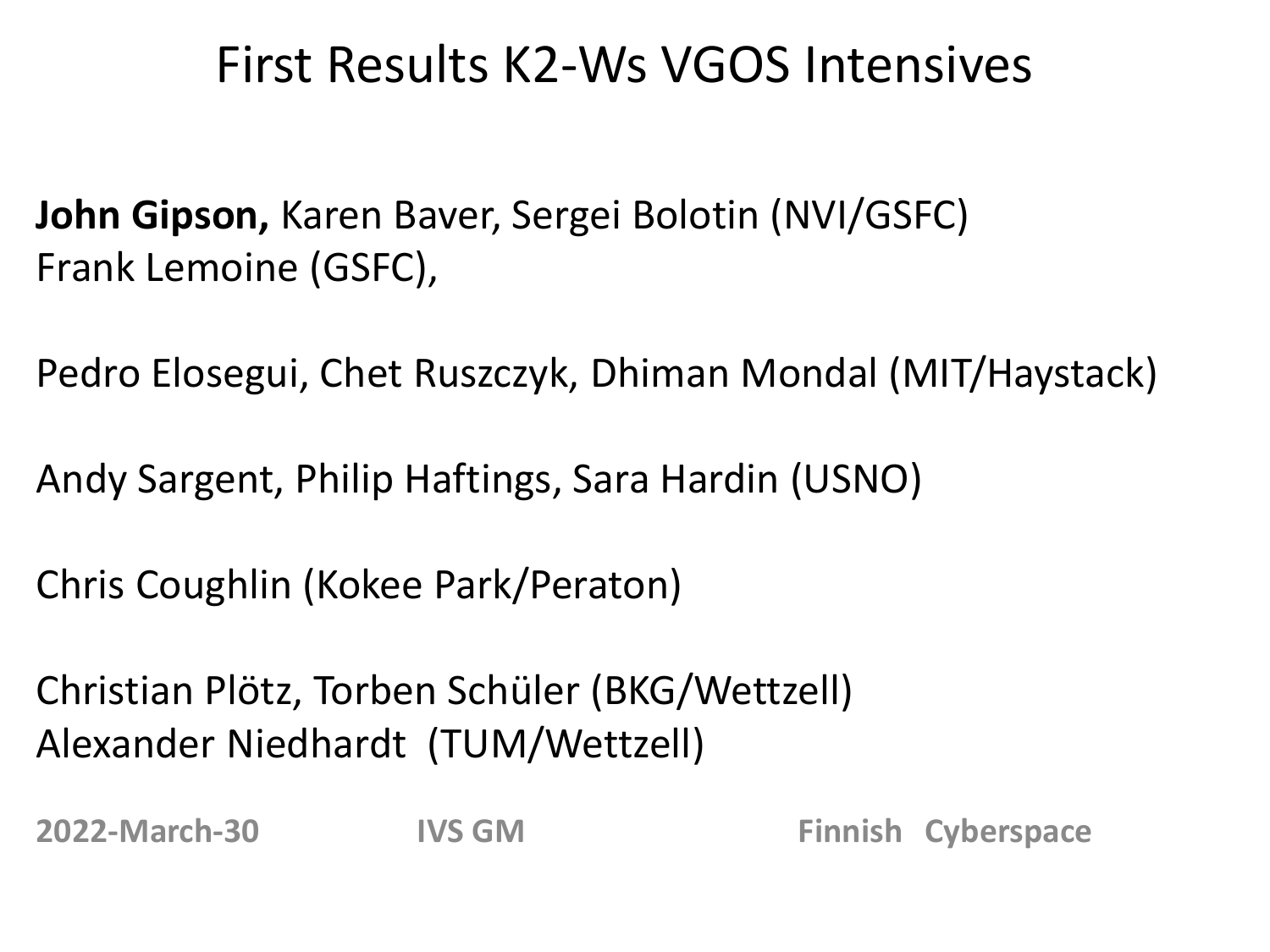### First Lesson

The author list says it all:

VLBI is a collaborative effort

- Schedulers
- Station Personnel
- Correlators
- Analysts
- Folks who provide the money!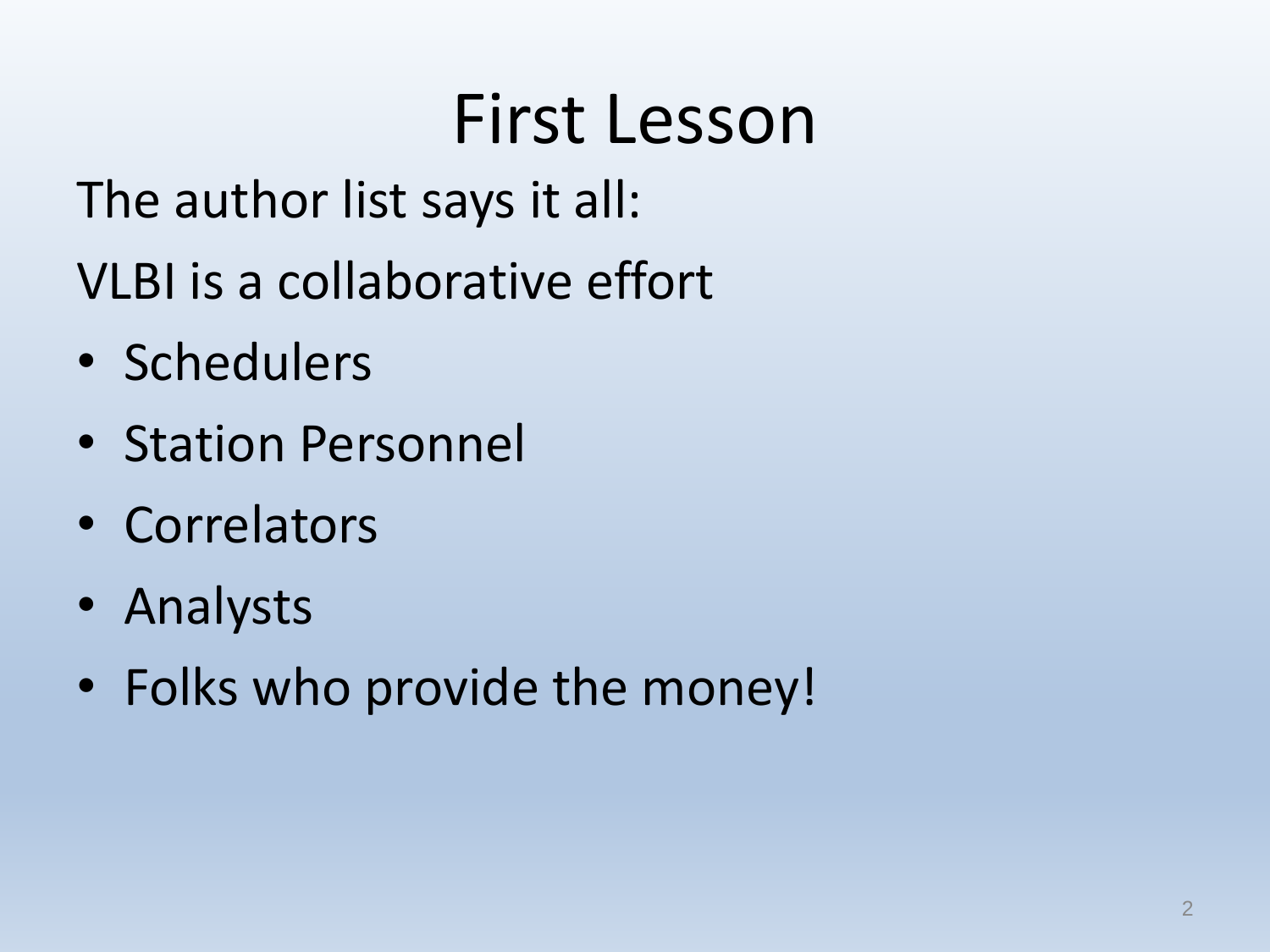### Preview

Look at 2 networks: Kokee-Wettzell (S/X) Kokee12M-Wettzell13S (VGOS)

Beginning on 2021-01-01 began scheduling K2-Ws intensives at the same time as normal Kk-Wz intensives.

Motivation:

VGOS antennas move faster, resulting in more observations. This should improve the results. Does it?

Question:

- How do VGOS-Ints compare to standard S/X intensives?
- How do they compare to the R1/R4
- How do they compare to external series (JPL (thanks Richard!)

Alternative Analysis Strategies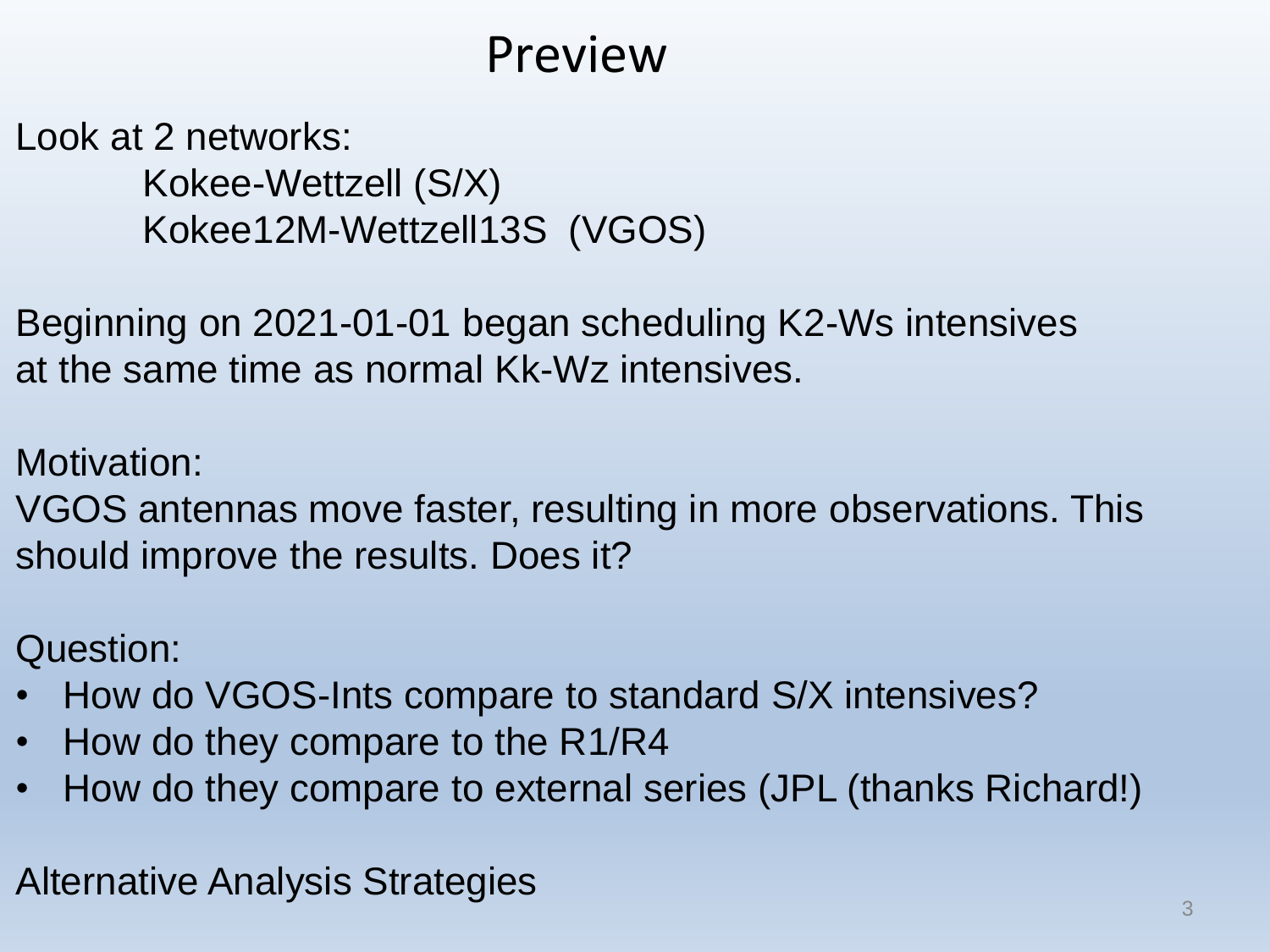### The Baseline

Intensives require long E-W baselines to measure UT1.



 $\bullet$  KOKEE **AWETTZELL**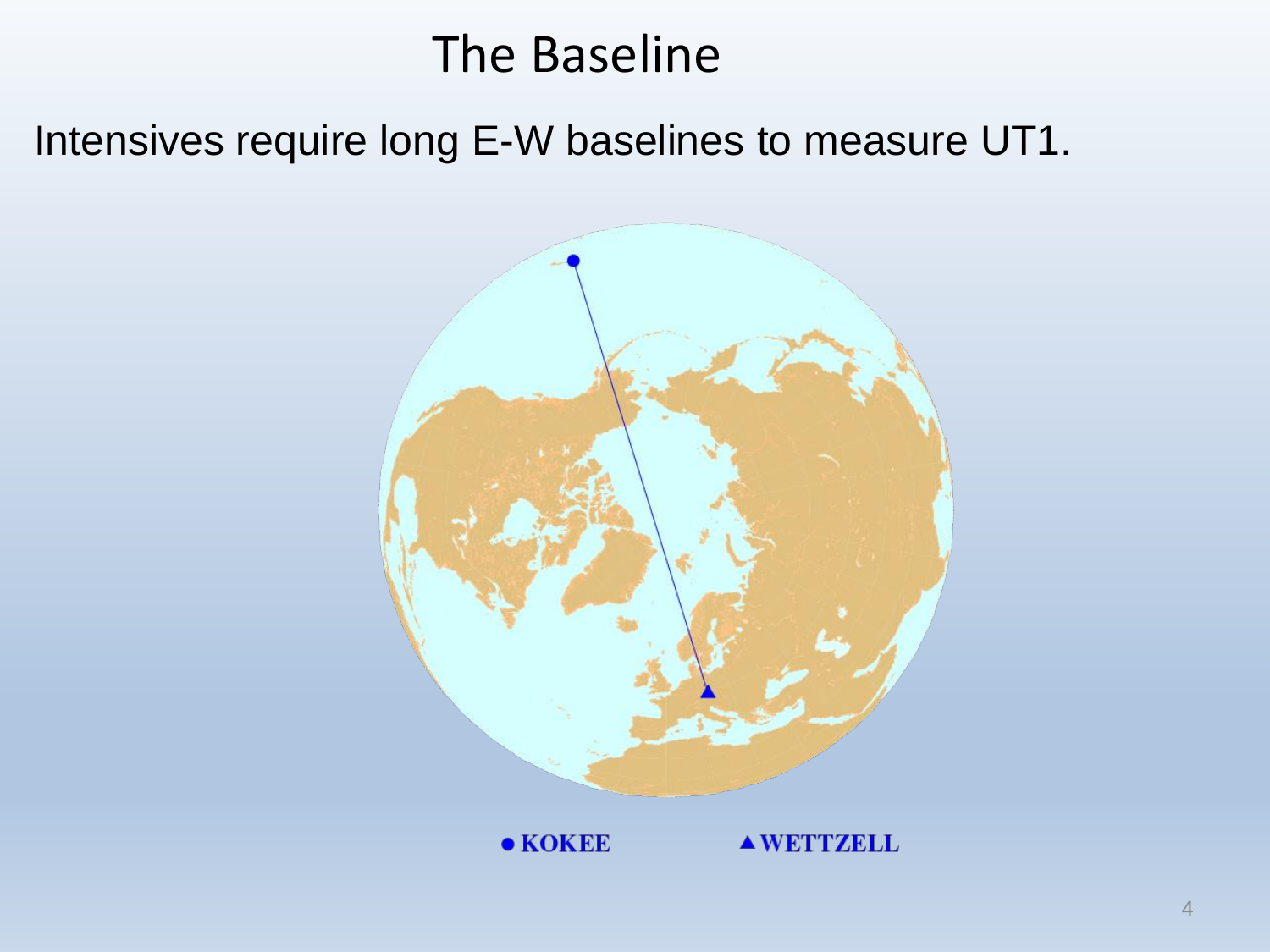### Team One: Grizzled Veterans





**Wettzell** 

#### Kokee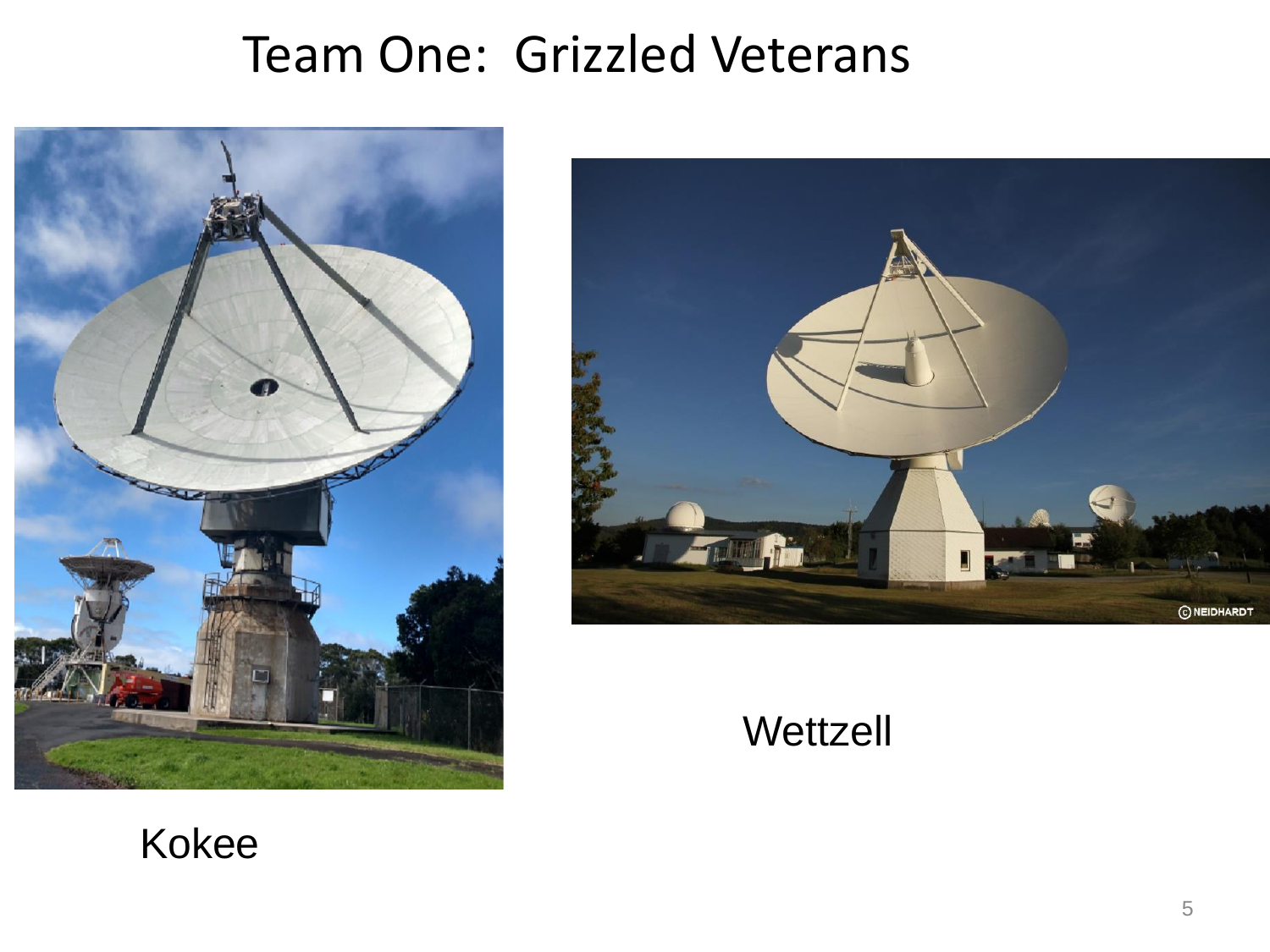### Team Two: The New Kids





#### Kokee12M Wettzell13S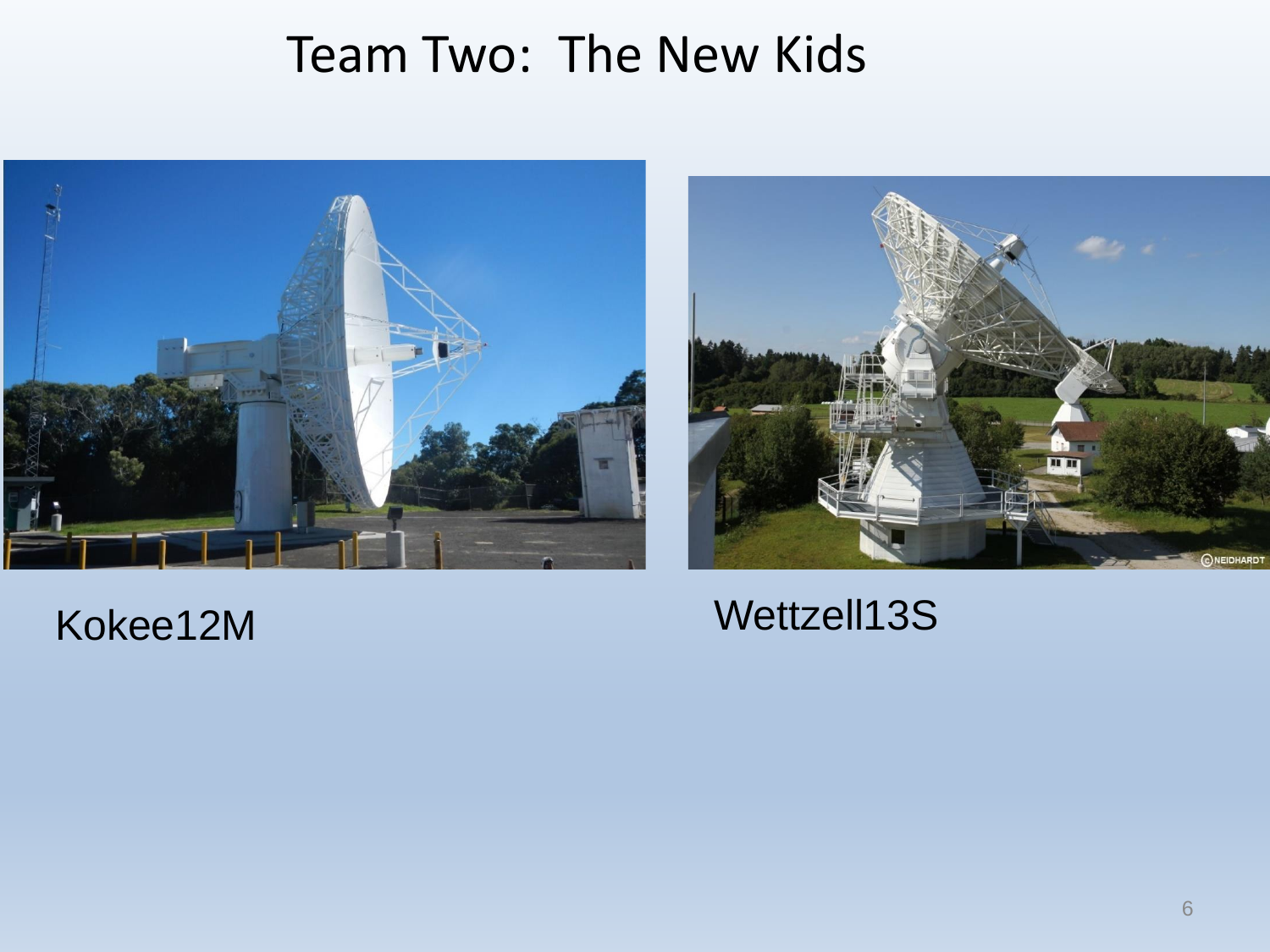### Comparison

|                   | <b>Kokee</b>   | <b>Wettzell</b> | Kokee12M         | Wettzell13M      |
|-------------------|----------------|-----------------|------------------|------------------|
| <b>Size</b>       | <b>20M</b>     | <b>20M</b>      | 12M              | 13M              |
| <b>SEFD</b>       | 2000<br>750    | 750<br>1115     | 3000<br>3000     | 1400<br>1050     |
| <b>Band</b>       | S/X            | S/X             | <b>Broadband</b> | <b>Broadband</b> |
| <b>Mbps</b>       | 128            |                 | 8192             |                  |
| Az slew (deg/sec) | $\overline{2}$ | 3               | 5                | 12               |
| El slew (deg/sec) | $\overline{2}$ | 1.5             | 1.1              | 6                |

VGOS antennas make up for higher SEFDs by collecting more bits.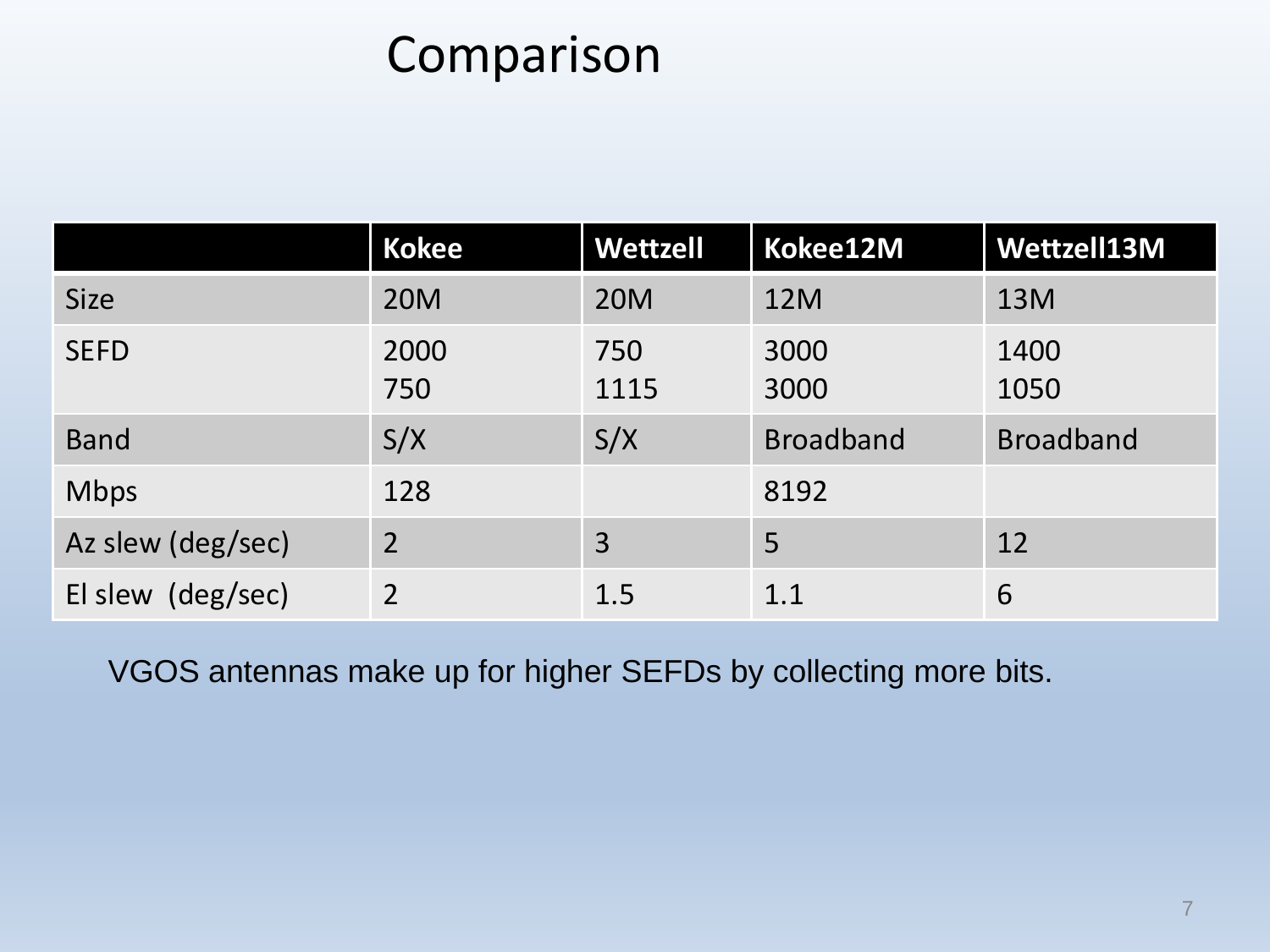### Typical Schedule Kokee-Wettzell

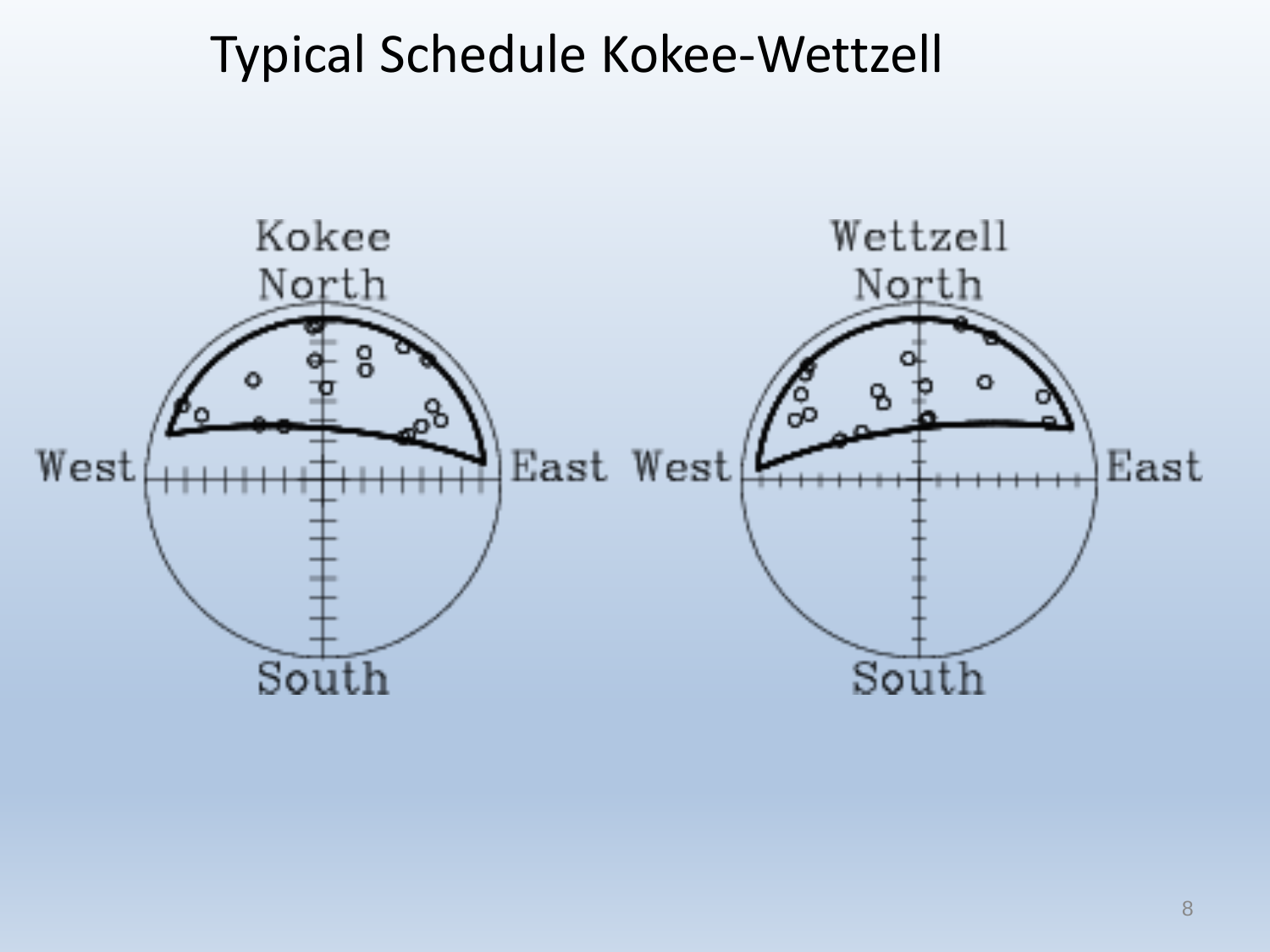### Typical Schedule Kokee12-Wettzell13S



Bite missing in the corner is due to Kokee 20M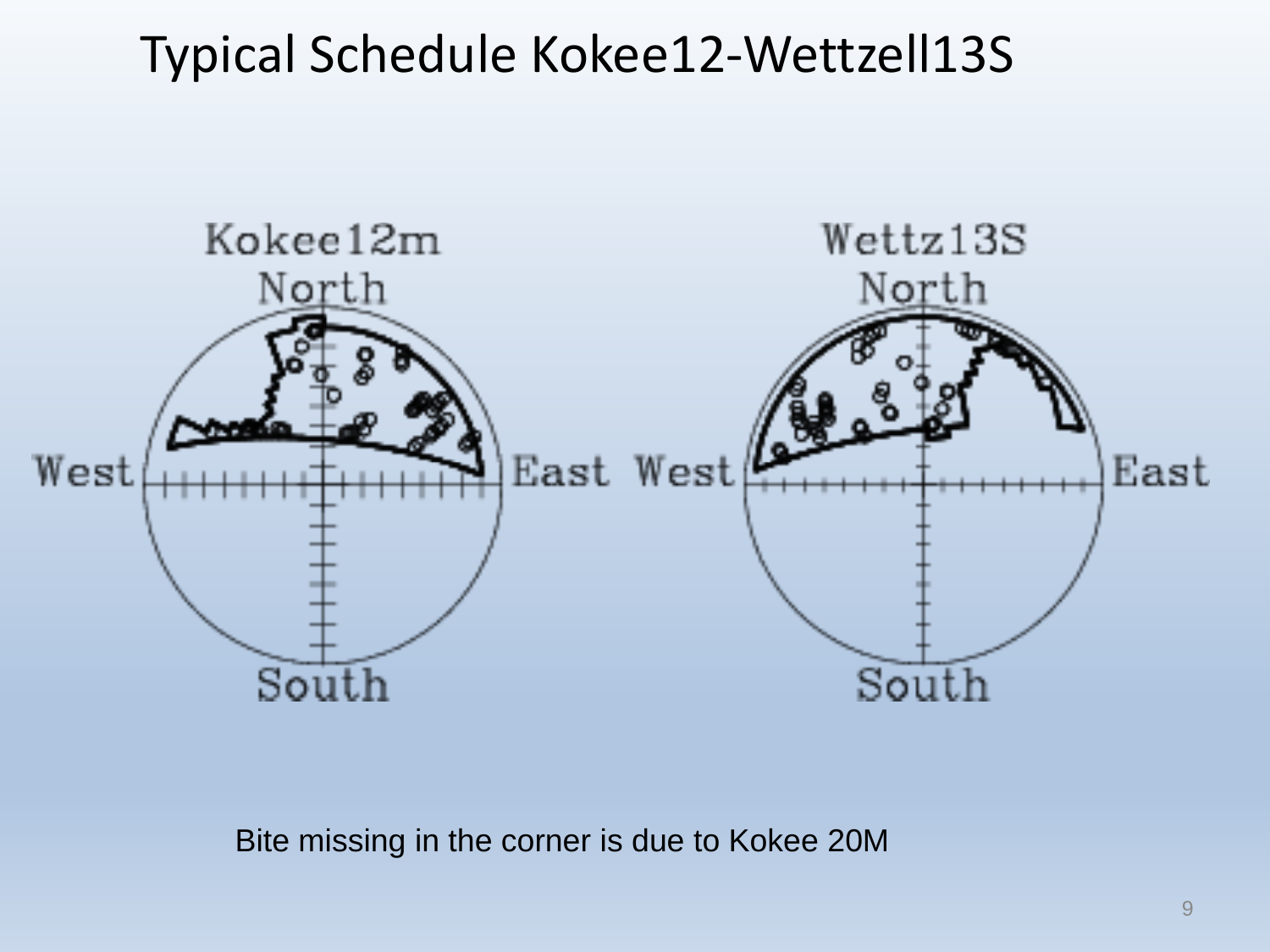### Do Standard Analysis

Data for each session is reweighted until  $\chi^2 \cong 1$ .

$$
\sigma_j^2 = \sigma_{j,meas}^2 + \sigma_{rewt}^2
$$

Same constant is added to all observations in a session

**Estimate** 

- 1. Atm offset at Kokee
- 2. Atm offset at Wettzell
- 3. Clk offset at Wettzell
- 4. Clk rate at Wettzell
- 5. Clk^2 at Wettzell
- 6. UT1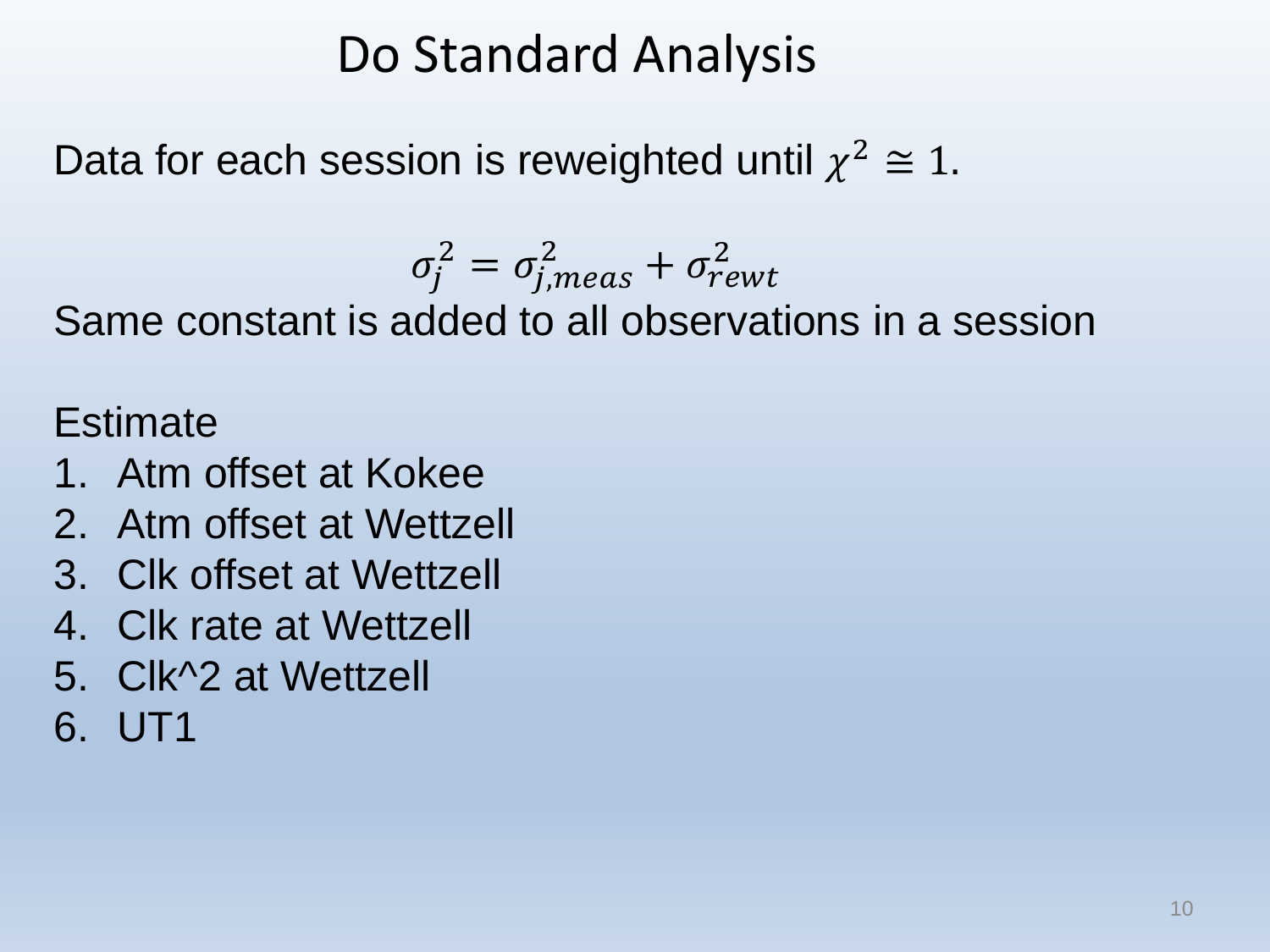### Data Sets

|                   | <b>Span</b>                 | <b>Band</b> | <b>Comments</b>                                                     |
|-------------------|-----------------------------|-------------|---------------------------------------------------------------------|
| KOKEE-WETTZELL    | 2021-01-01 to<br>2022-03-25 | S/X         | Only look at Kk-Ws                                                  |
| KOKEE12M-WETTZ13S | 2021-01-01 to<br>2022-01-25 | <b>VGOS</b> | Scheduled at same time as INT01                                     |
| KOKEE12M-WETTZ13S | 2022-01-31 to<br>2022-03-25 | <b>VGOS</b> | Scheduled at same time as INT01<br>Lower SNR targets, shorter scans |
| Rapids            | 2021-01-04 to<br>2022-03-14 | S/X         | Use all R1/R4s within 1-day of<br>intensives                        |

S/X intensives scheduled by Merri Sue Carter of USNO

VGOS intensives scheduled by Karen Baver of NVI/GSFC. See her poster at this meeting!

R1 done by Cynthia Thomas (NVI/GSFC). R4 by Merri Sue Carter.

Keep only good data.

Discard all sessions with #obs <10 or Sigma >40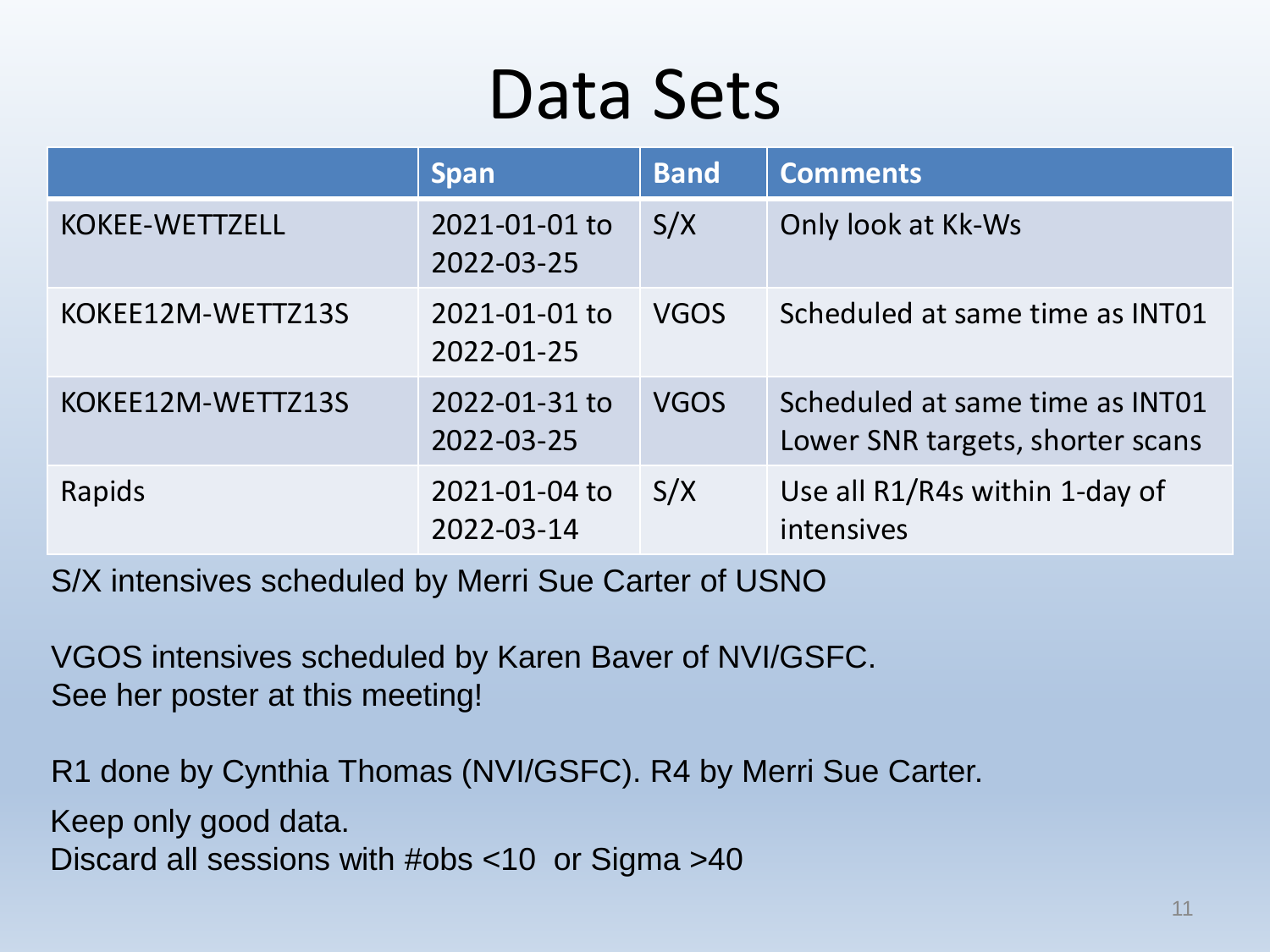

This means there is unmodeled noise during the session.

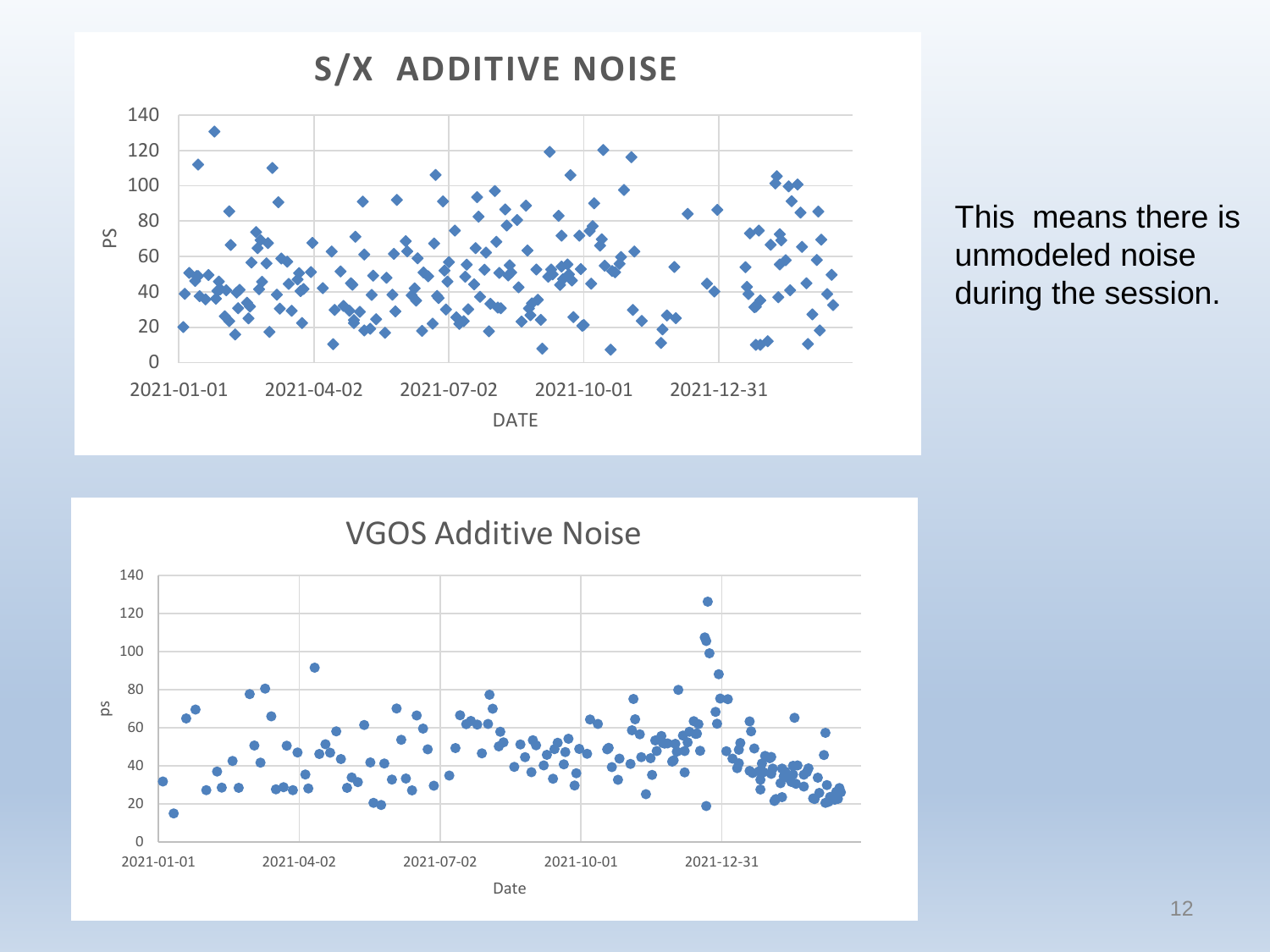### Number of Observations

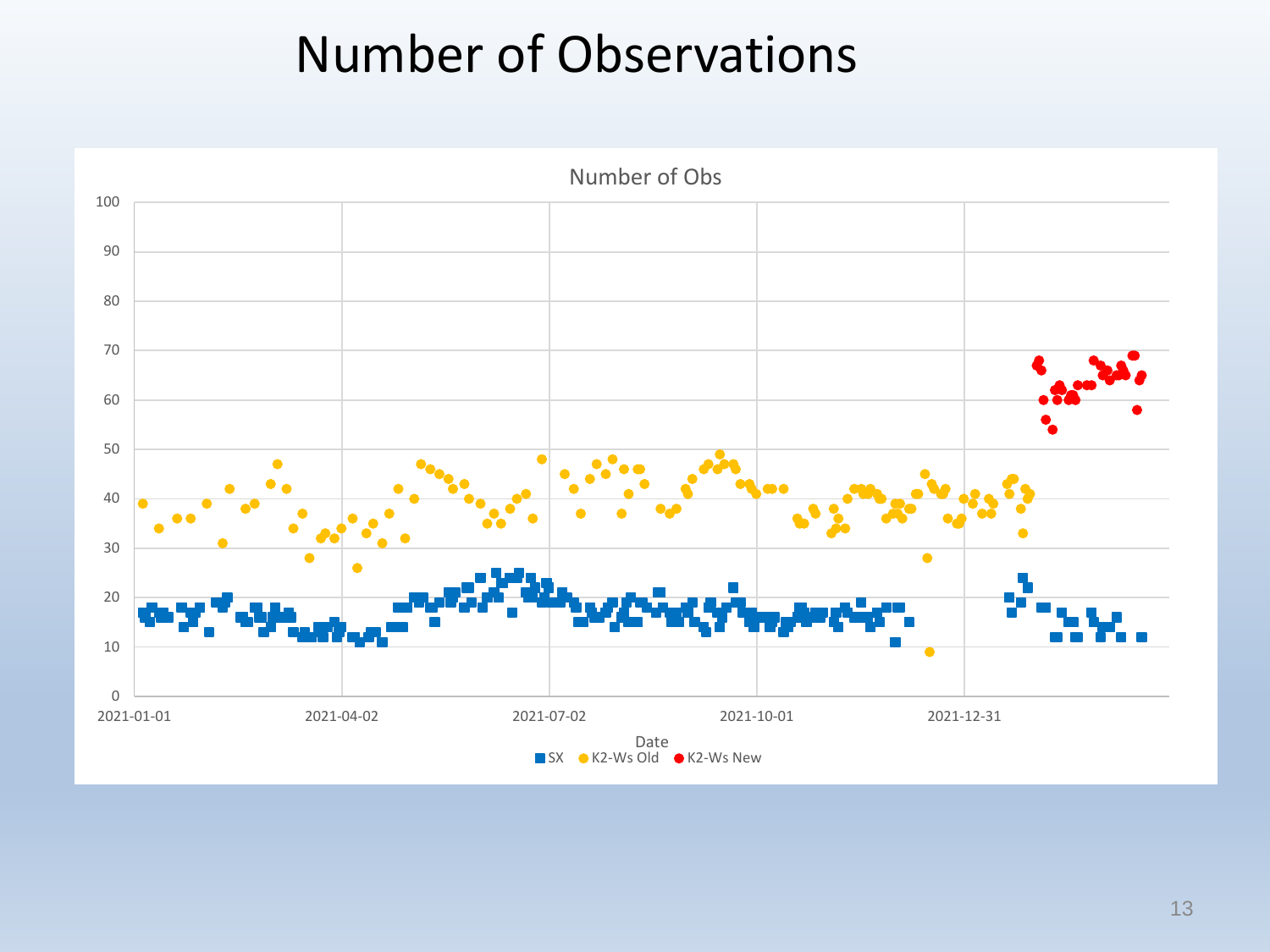### Formal Errors: S/X & VGOS

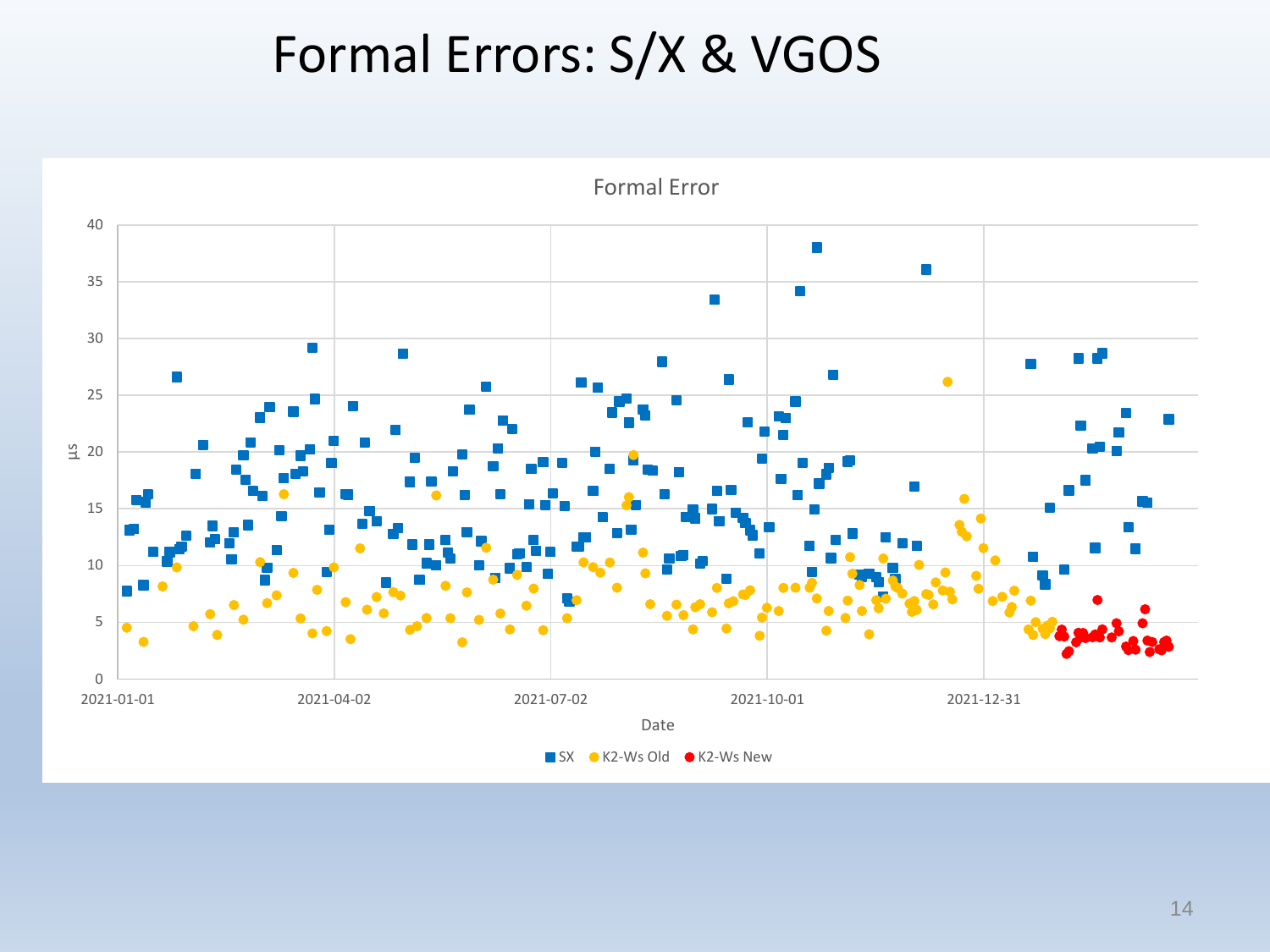### Formal Errors: VGOS Only

Formal Error



Formal error of VGOS Intensives is  $\sim$  a few us. Is this realistic?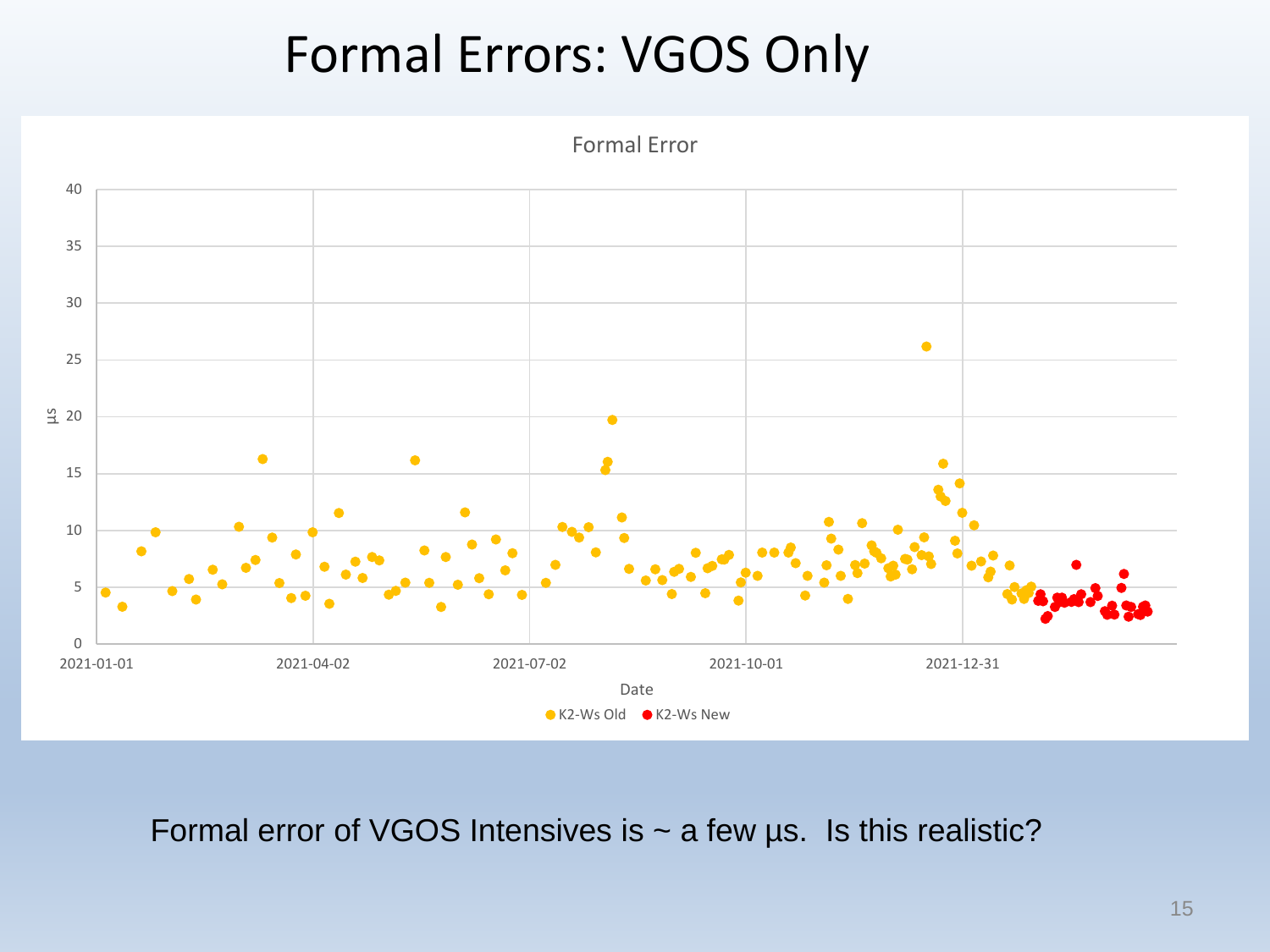#### Comparison of S/X vs VGOS Fewer VGOS at start

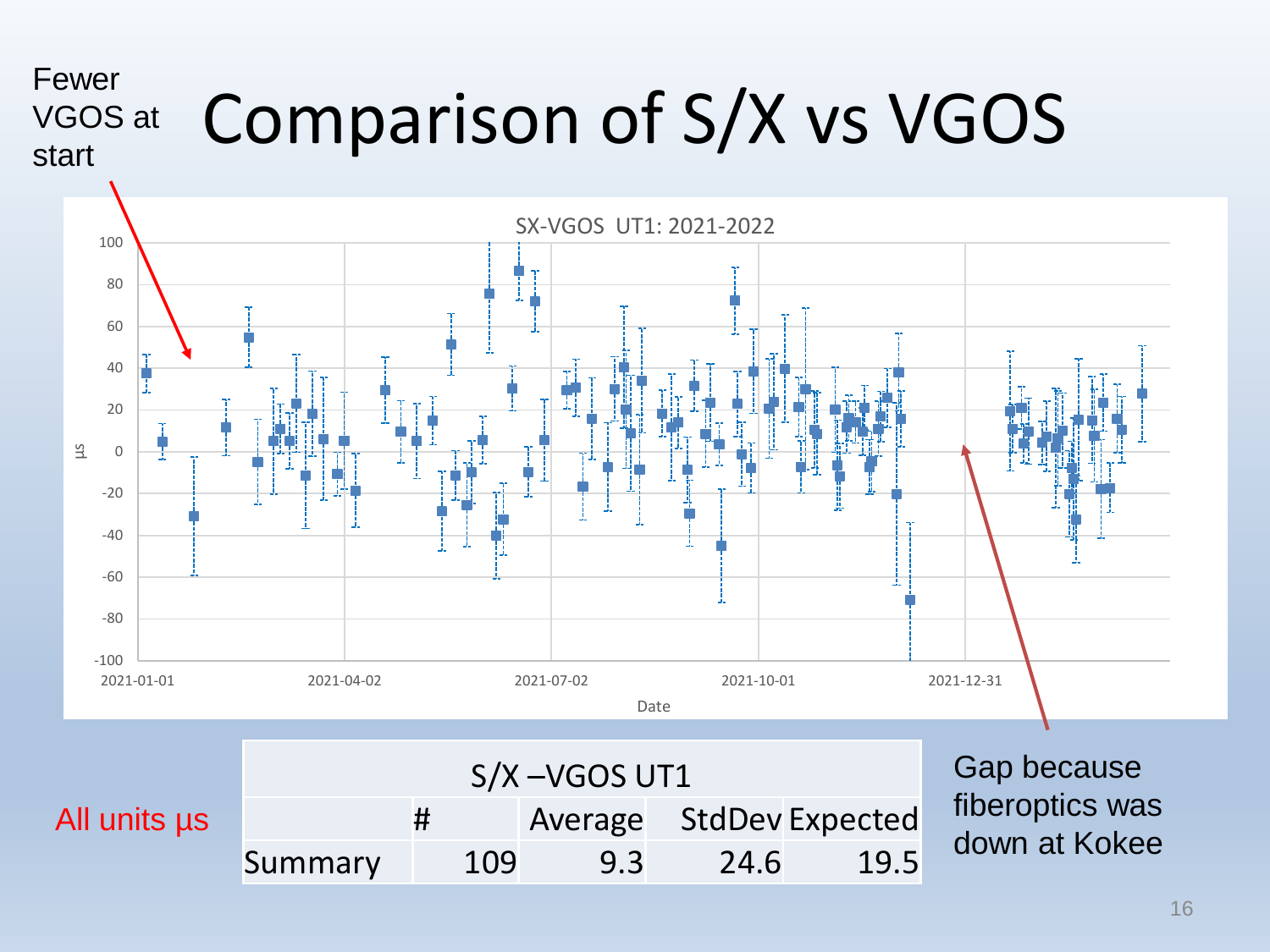### More unmodeled Error

Actual scatter:  $\sigma_A$ 

$$
_{\text{Actual}} = \sqrt{\frac{1}{N_{sess}} \sum \Delta U T 1_{j}^{2} - \left[\frac{1}{N_{sess}} \sum_{j} \Delta U T 1_{j}\right]^{2}} = 24.6 \mu s
$$

Expected scatter:  $\sigma_{Expected} = \sqrt{\frac{1}{N}}$  $\frac{1}{N_{sess}}\sum_j \sigma_{j,FE}^2 = 19.5 \mu s$ 

Unmodeled error: 
$$
\sigma_{Unmodeled} = \sqrt{\sigma_{Actual}^2 - \sigma_{Expected}^2} = 15.0 \mu s
$$

**Unmodeled error is as large as modeled error (after reweighting).** 

**Where does this come from? Atmosphere? Sources?**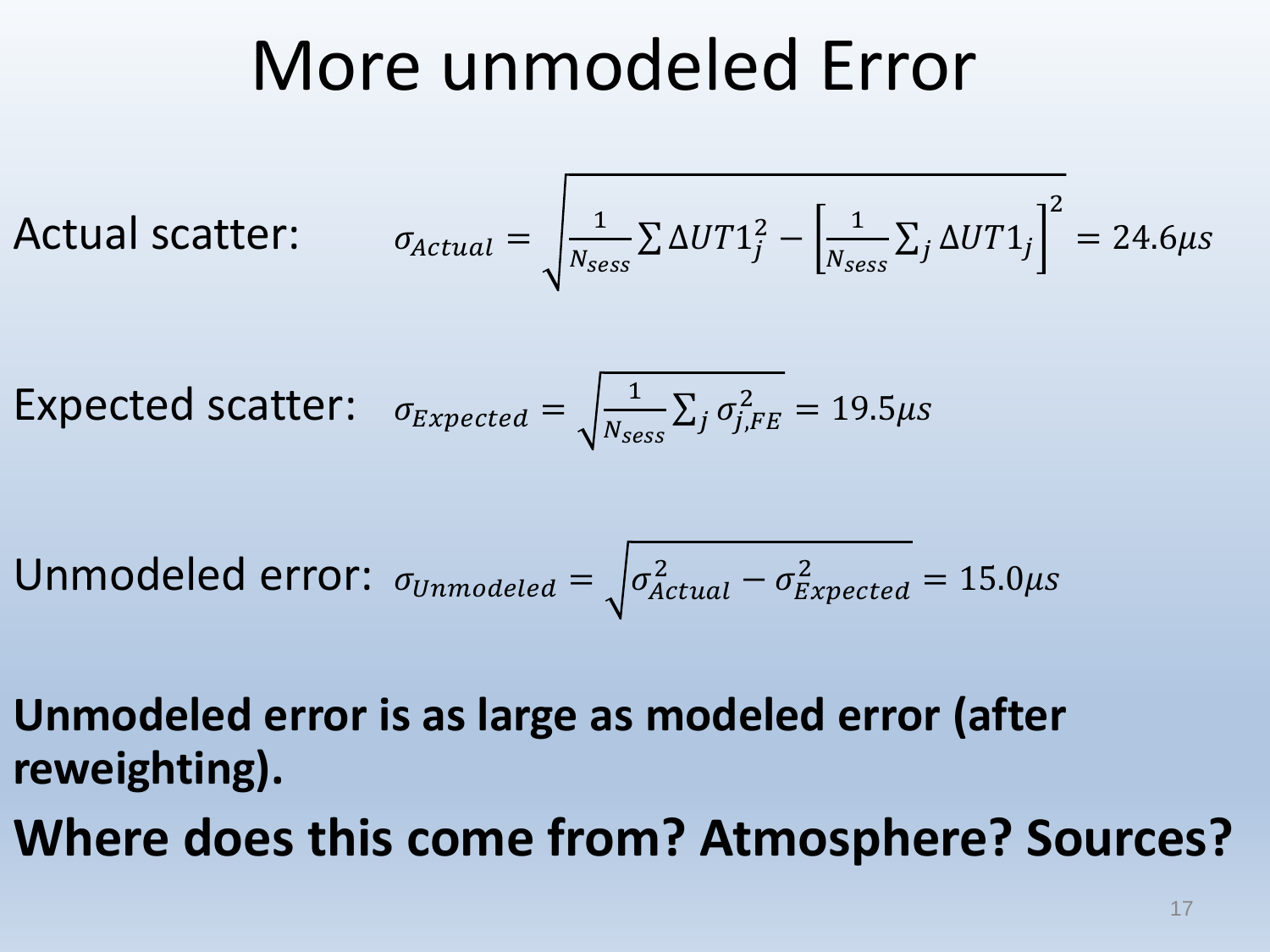### Comparison of S/X vs VGOS

R1s start at 17:00 R4s start at 18:30 INT01s start at 18:30



Extrapolation error  $\approx 35 \mu s T^{3/2}$ 

For 0.5 day have:  $35 \mu s \cdot \frac{1}{2}$ 2 3/2  $= 2 \mu s$ 

For 1.5 day have: 
$$
35\mu s \cdot \frac{3^{3/2}}{2} = 60\mu s
$$

UT1 epoch is center of session.

Extrapolate UT1 from rapids to adjacent INT01s

This means can do 4 comparisons/week.

Extrapolation too large for middle INT01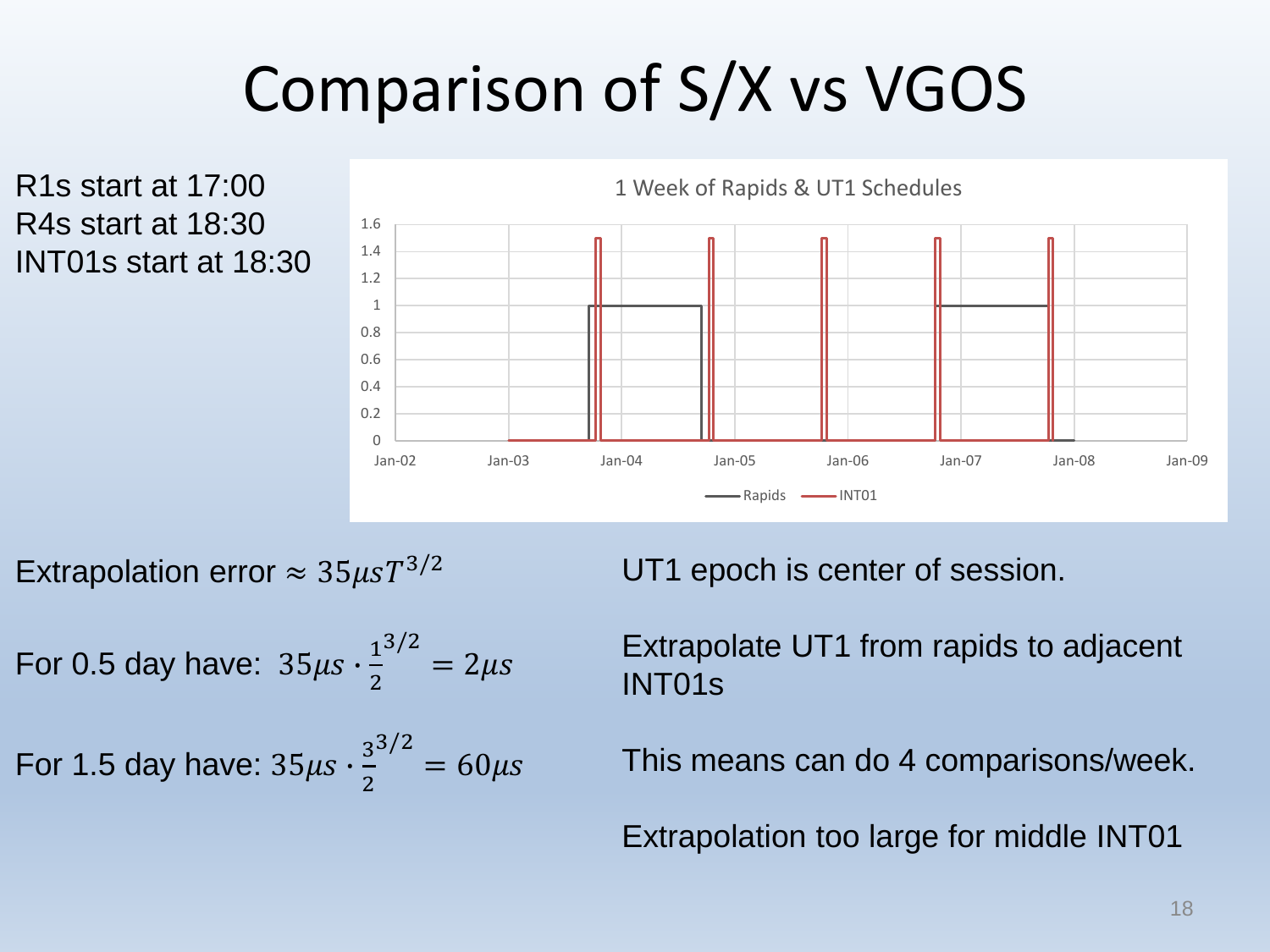# Comparison of S/X vs VGOS



| $S/X - VGOS UT1$ |  |     |     |      |      |                                         |  |
|------------------|--|-----|-----|------|------|-----------------------------------------|--|
|                  |  |     |     |      |      | Average StdDev Expected Unmodeled Error |  |
| Summary          |  | 109 | 9.3 | 24.6 | 19.5 | 15.0                                    |  |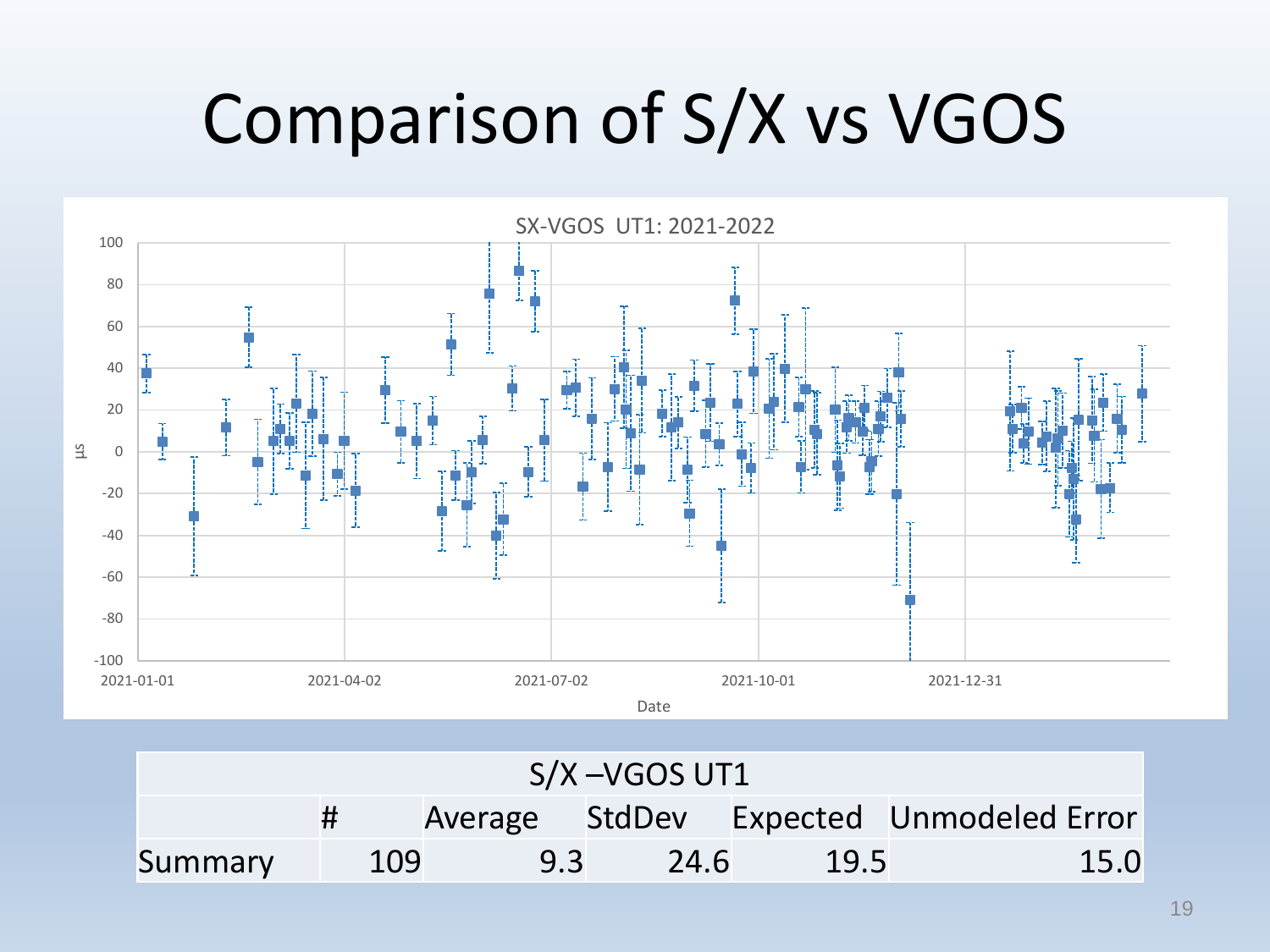### Comparison with R1/R4: S/X & VGOS



At the level of the scatter, the results are consistent with S/X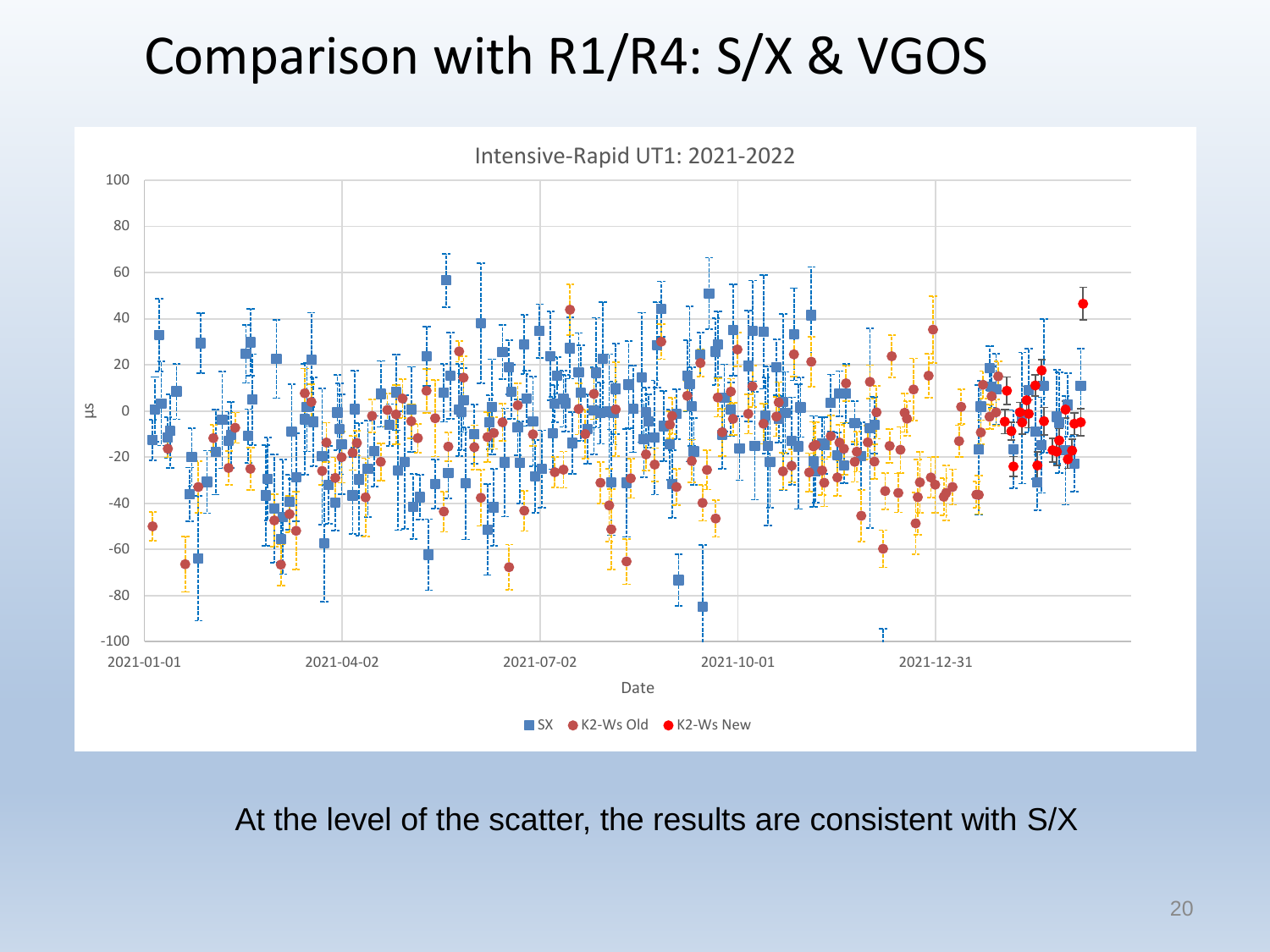### Comparison with R1/R4: VGOS only



Some evidence new strategy helps. Scatter looks smaller.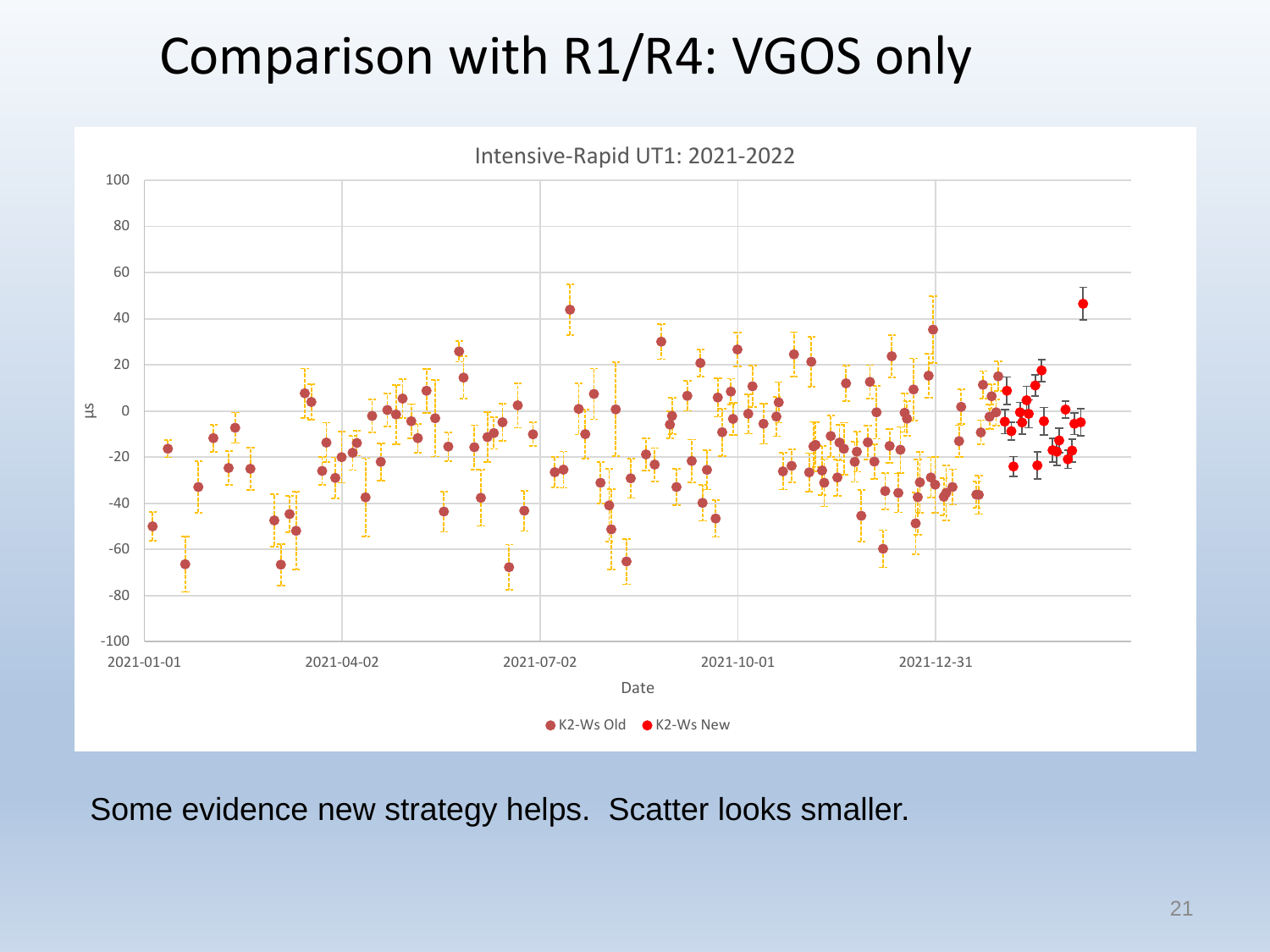### Standard Comparison to R1/R4

| Standard: Intensive UT1 - R1/R4 UT1 |     |         |        |          |           |  |  |  |
|-------------------------------------|-----|---------|--------|----------|-----------|--|--|--|
|                                     | #   | Average | Stddev | Expected | Unmodeled |  |  |  |
| S/X                                 | 178 | $-5.7$  | 25.5   | 18.3     | 17.7      |  |  |  |
| K2-Ws Old                           | 127 | $-15.2$ | 22.5   | 9.4      | 20.5      |  |  |  |
| <b>K2-Ws New</b>                    | 25  | $-4.3$  | 14.2   | 5.1      | 13.3      |  |  |  |

Old VGOS is 10% better than S/X New VGOS is much better (40%) than S/X (But small numbers) Still lots of unmodeled error.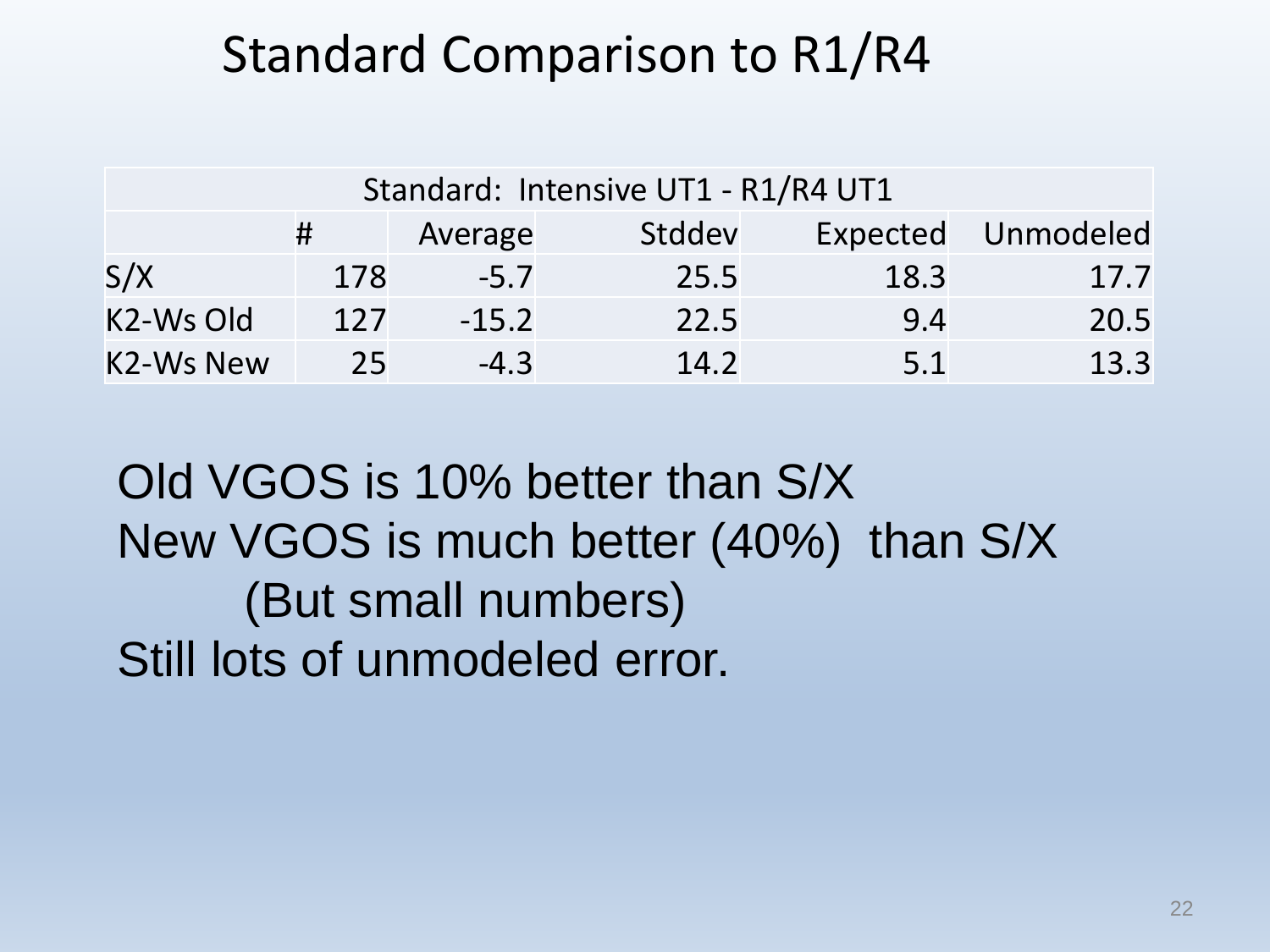### Comparison with JPL EOP: S/X & VGOS



Only look through 2022-02-28. Reason: want to make sure JPL includes rapids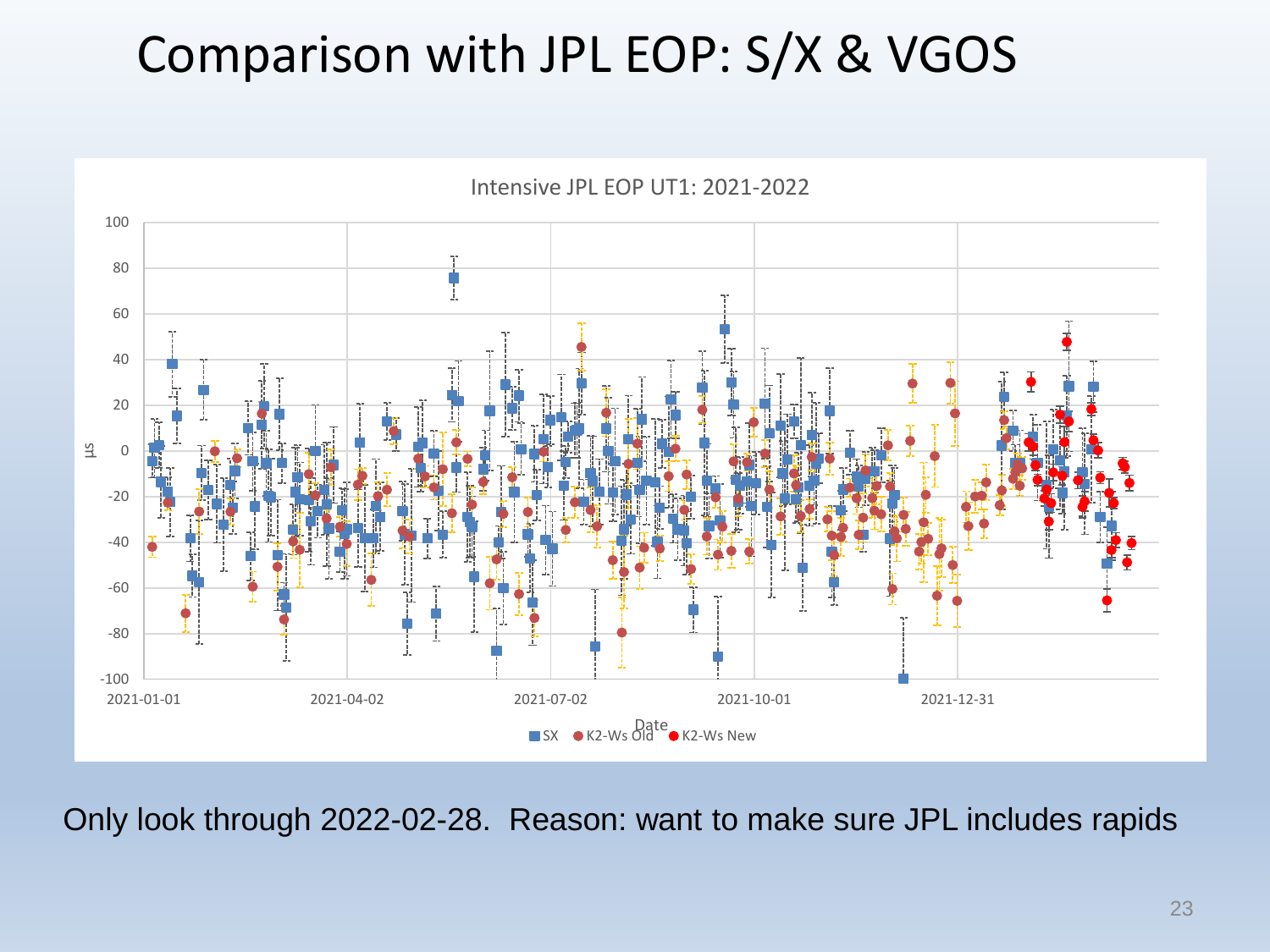### Comparison with JPL Finals: VGOS Only

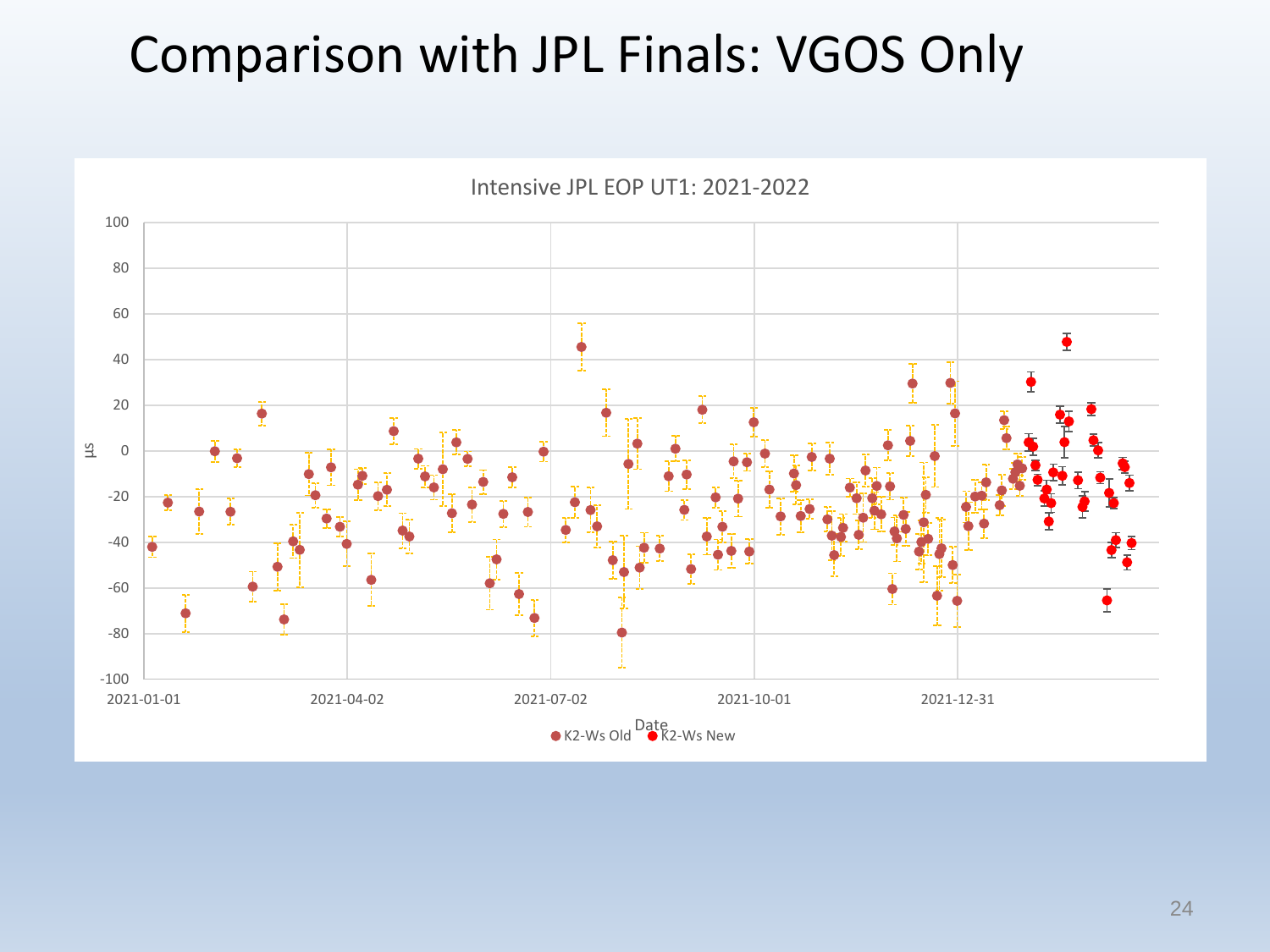### Summary Comparison to JPL

| With respect to R1/R4 |       |         |        |  |  |  |  |
|-----------------------|-------|---------|--------|--|--|--|--|
|                       | Count | Average | Stddev |  |  |  |  |
| S/X                   | 208   | $-14.7$ | 25.5   |  |  |  |  |
| K2-Ws Old             | 134   | $-23.7$ | 22.5   |  |  |  |  |
| <b>K2-Ws New</b>      | 19    | $-2.9$  | 20.7   |  |  |  |  |

JPL EOP Finals as of 2022-03-22. Only used data through 2022-02-28. Reason: latest R1/R4s not in JPL series yet.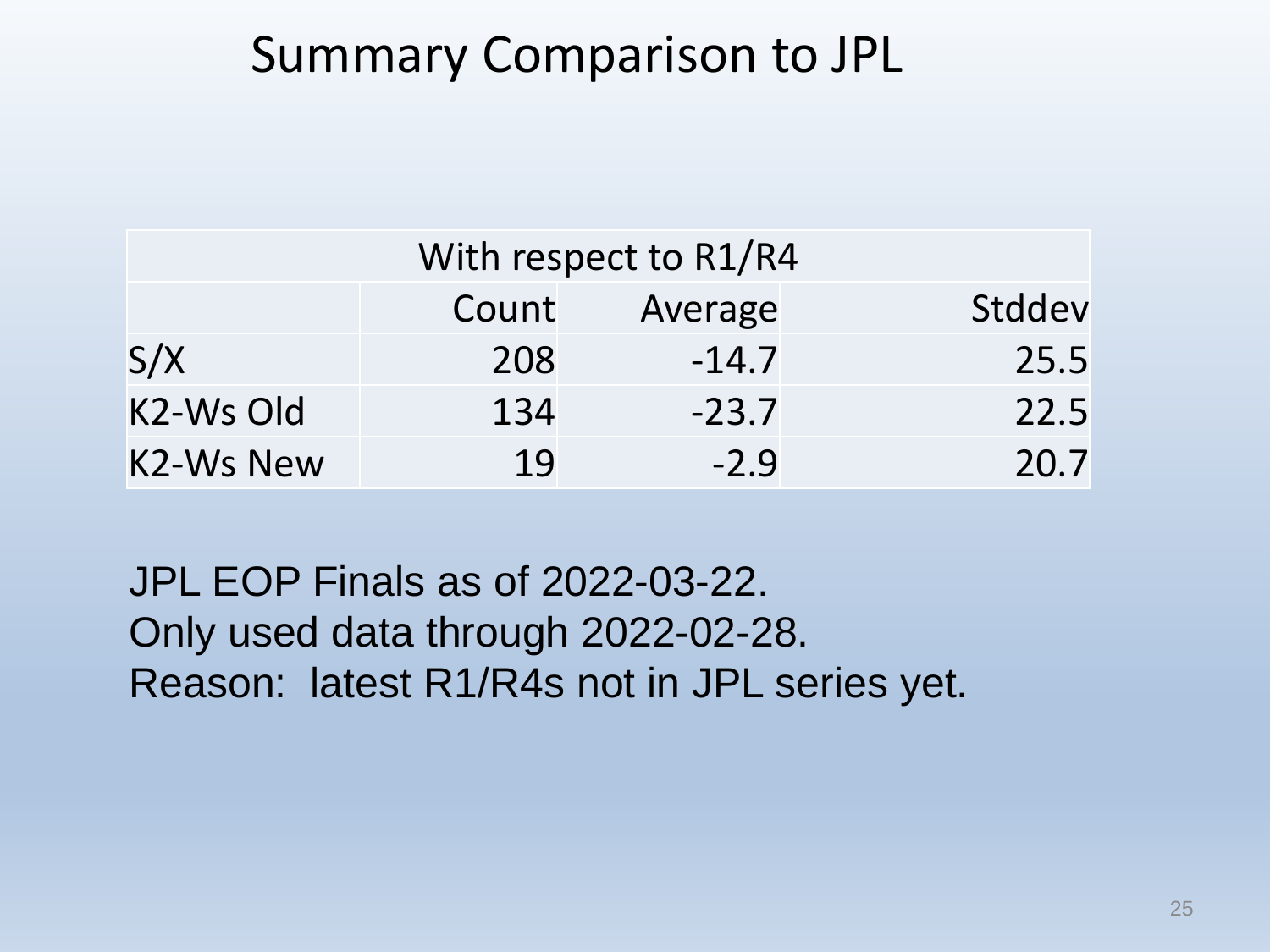#### Two Alternative Analysis Strategies

1. Elevation dependent

$$
\sigma_j^2 = \sigma_{j,meas}^2 + [10ps \cdot M(El_{K2}]^2 + [10ps \cdot M(El_{WZ}]^2
$$

$$
\sigma_j^2 \cong \sigma_{j,meas}^2 + \left[10ps \cdot \frac{1}{Sin(El_{K2})}\right]^2 + \left[10ps \cdot \frac{1}{Sin(El_{Wz})}\right]^2
$$

2. Assume observations are correlated due to atmospheric turbulence. (Truehaft & Lanyi; Nillsson.) The covariance depends on the ray-paths of the two observations at the two stations.

$$
Cov_{jk} = \delta_{jk}\sigma_{j,meas}^{2} + \frac{sF_{K2}(\hat{r}_{j,K2}, \hat{r}_{k,K2})}{\sin(el_{j,K2}) \cdot \sin(el_{k,K2})} + \frac{sF_{WS}(\hat{r}_{j,Ws}, \hat{r}_{k,Ws})}{\sin(el_{j,Ws}) \cdot \sin(el_{k,Ws})}
$$
  
Note that:  $SF_{K2}(\hat{r}_{j,K2}, \hat{r}_{j,K2}) = AC_{n,K2}^{2} \approx 10ps^{2}$ 

**1 is a limiting case of 2 where you ignore off diagonal terms.**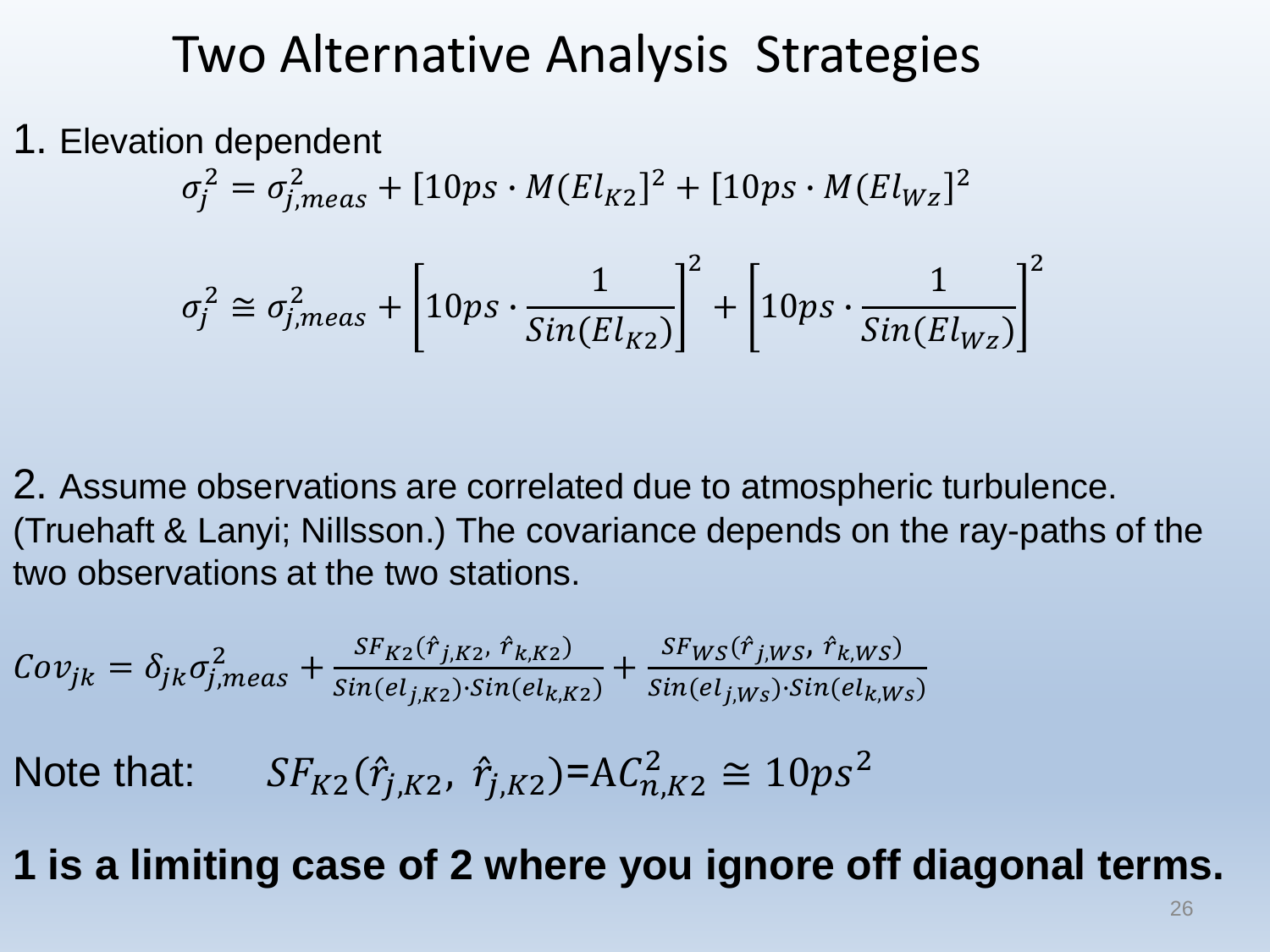### Elevation Dependent Weigthing

| Standard: Intensive UT1 - R1/R4 UT1               |     |         |      |      |      |  |  |
|---------------------------------------------------|-----|---------|------|------|------|--|--|
| Stddev<br>Expected<br>Unmodeled<br>#<br>Average   |     |         |      |      |      |  |  |
| S/X                                               | 178 | $-5.7$  | 25.5 | 18.3 | 17.7 |  |  |
| K2-Ws Old                                         | 127 | $-15.2$ | 22.5 | 9.4  | 20.5 |  |  |
| <b>K2-Ws New</b>                                  | 25  | $-4.3$  | 14.2 | 5.1  | 13.3 |  |  |
| El Dependent Weighting: Intensive UT1 - R1/R4 UT1 |     |         |      |      |      |  |  |
|                                                   |     |         |      |      |      |  |  |

|           |     | Average | Stddev | Expected | Unmodeled |  |  |  |
|-----------|-----|---------|--------|----------|-----------|--|--|--|
| S/X       | 177 | $-5.3$  | 25.0   | 14.5     | 20.9      |  |  |  |
| K2-Ws Old | 126 | $-16.4$ | 19.3   | 8.4      | 17.4      |  |  |  |
| K2-Ws New | 25  | $-2.8$  | 12.8   | 6.3      | 11.2      |  |  |  |

Elevation dependent weighting is better:

- Lower StdDev. For VGOS a 10% improvement.
- Higher expected error (still too optimistic)
- Lower Unmodeled Error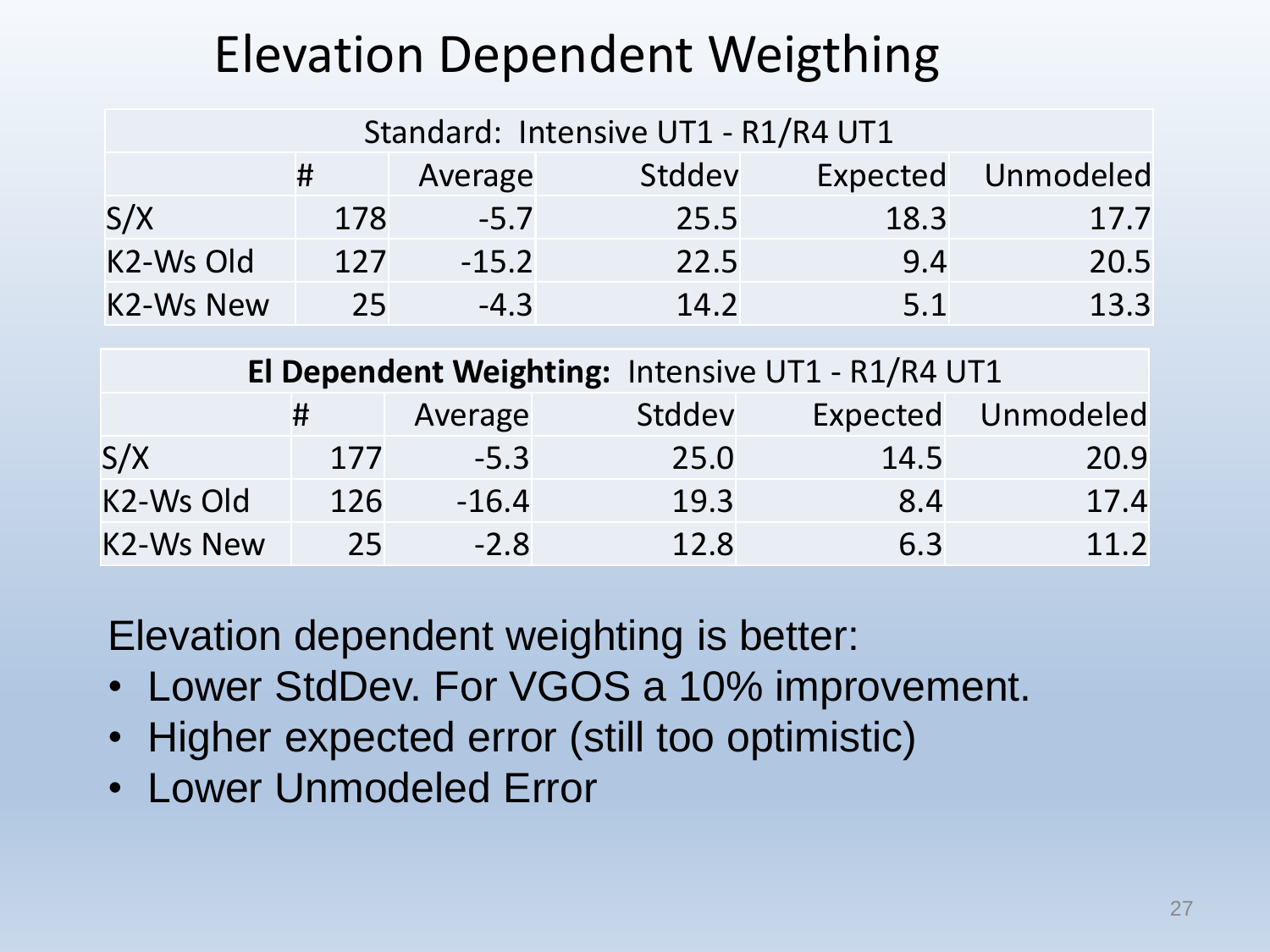### Using Correlated Atmosphere

| Standard: Intensive UT1 - R1/R4 UT1             |         |      |      |      |  |  |  |  |
|-------------------------------------------------|---------|------|------|------|--|--|--|--|
| Stddev<br>Unmodeled<br>Expected<br>Average<br># |         |      |      |      |  |  |  |  |
| 178                                             | $-5.7$  | 25.5 | 18.3 | 17.7 |  |  |  |  |
| 127                                             | $-15.2$ | 22.5 | 9.4  | 20.5 |  |  |  |  |
| 25                                              | $-4.3$  | 14.2 | 5.1  | 13.3 |  |  |  |  |
|                                                 |         |      |      |      |  |  |  |  |

| Using Correlated Atmosphere: Intensive UT1 - R1/R4 UT1 |     |         |        |      |                    |  |  |
|--------------------------------------------------------|-----|---------|--------|------|--------------------|--|--|
|                                                        | #   | Average | Stddev |      | Expected Unmodeled |  |  |
| S/X                                                    | 175 | $-4.3$  | 25.9   | 15.2 | 21.0               |  |  |
| K2-Ws Old                                              | 127 | $-15.8$ | 19.2   | 8.8  | 17.1               |  |  |
| <b>K2-Ws New</b>                                       | 25  | $-0.2$  | 13.1   | 7.7  | 11.4               |  |  |

Results similar to Elevation dependent weighting.

- Lower StdDev for VGOS (but not as good as el-weighting)
- Higher expected error (still too optimistic)
- Lower Unmodeled Error (for VGOS)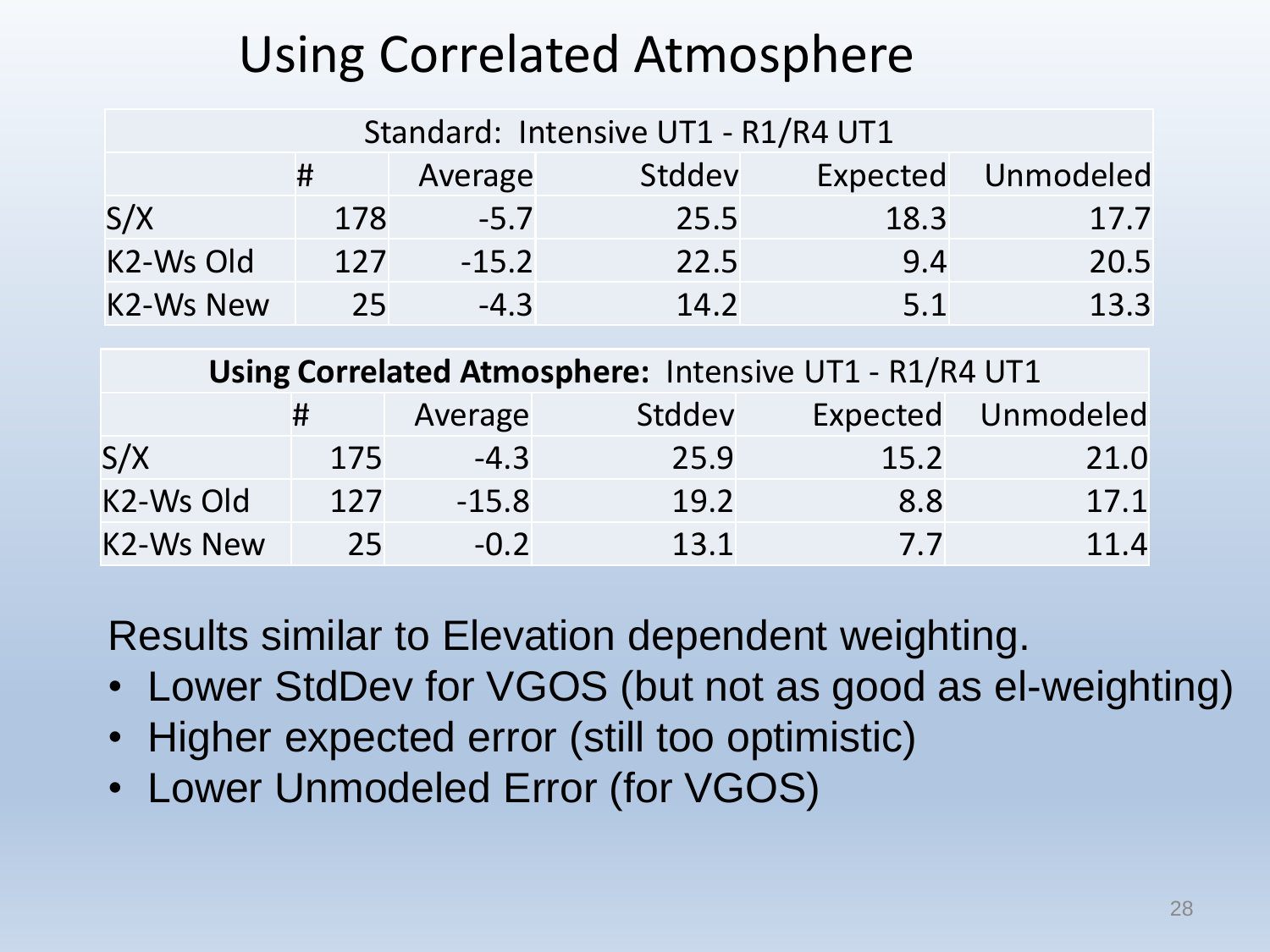### Summary of Alternative Strategies

| StDev With respect to R1/R4 |     |      |                                 |      |  |  |  |
|-----------------------------|-----|------|---------------------------------|------|--|--|--|
|                             |     |      | Standard El dependent Turb      |      |  |  |  |
|                             |     |      | #Reweight Weighting Correlation |      |  |  |  |
| S/X                         | 178 | 25.5 | 25.9                            | 25.9 |  |  |  |
| K2-Ws Old                   | 127 | 22.5 | 19.3                            | 19.2 |  |  |  |
| <b>K2-Ws New</b>            | 25  | 14.2 | 12.8                            | 13.1 |  |  |  |

El dependent weighting and Turb correlation give similar results. For the VGOS sessions and the K2-Ws baseline the results are improved.

Recommendation: Everyone should use El-dependent weighting.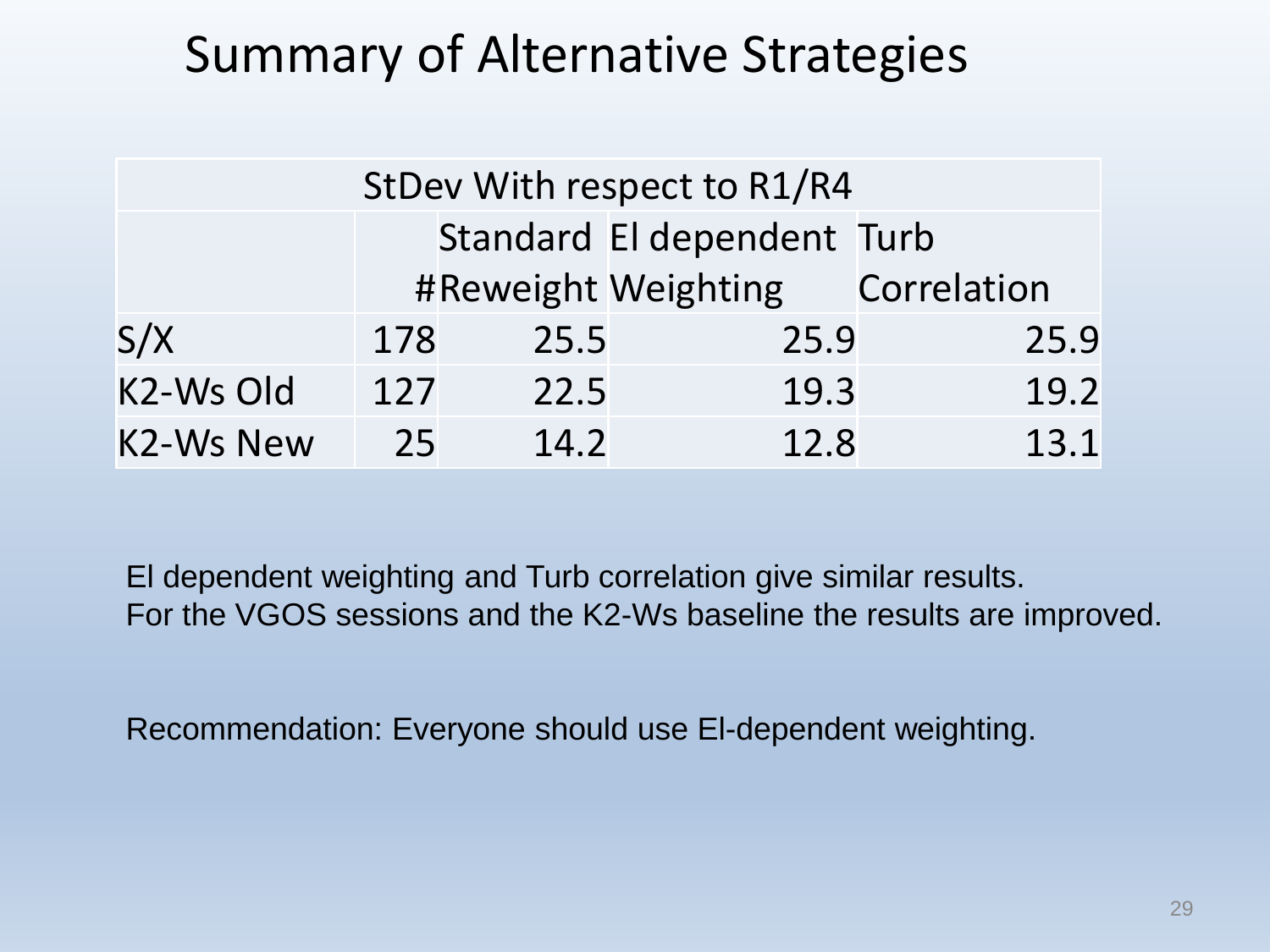## Summary

- Have been running K2-Ws VGOS Intensives since 2021-01-01.
- Changed the observing strategy 2022-01-31
- RMS difference between S/X and VGOS 24.6 μs
	- Significant unmodeled error
- Comparing to R1/R4
	- $-$  RMS of S/X 25.0 μs – RMS 'old' VGOS 22.5 μs
	- RMS 'new' VGOS 14.2 μs
- Comparison to JPL EOP.
	- Results for S/X and old VGOS about the same as above.
	- New VGOS scatter is 20.7 μs
- Using elevation dependent weighting or (turbulence) reduces scatter by 10% for VGOS Ints.
	- RMS 'new' VGOS 12.8 μs
	- Turbulent model is about the same as el-weighting, but more complicated.